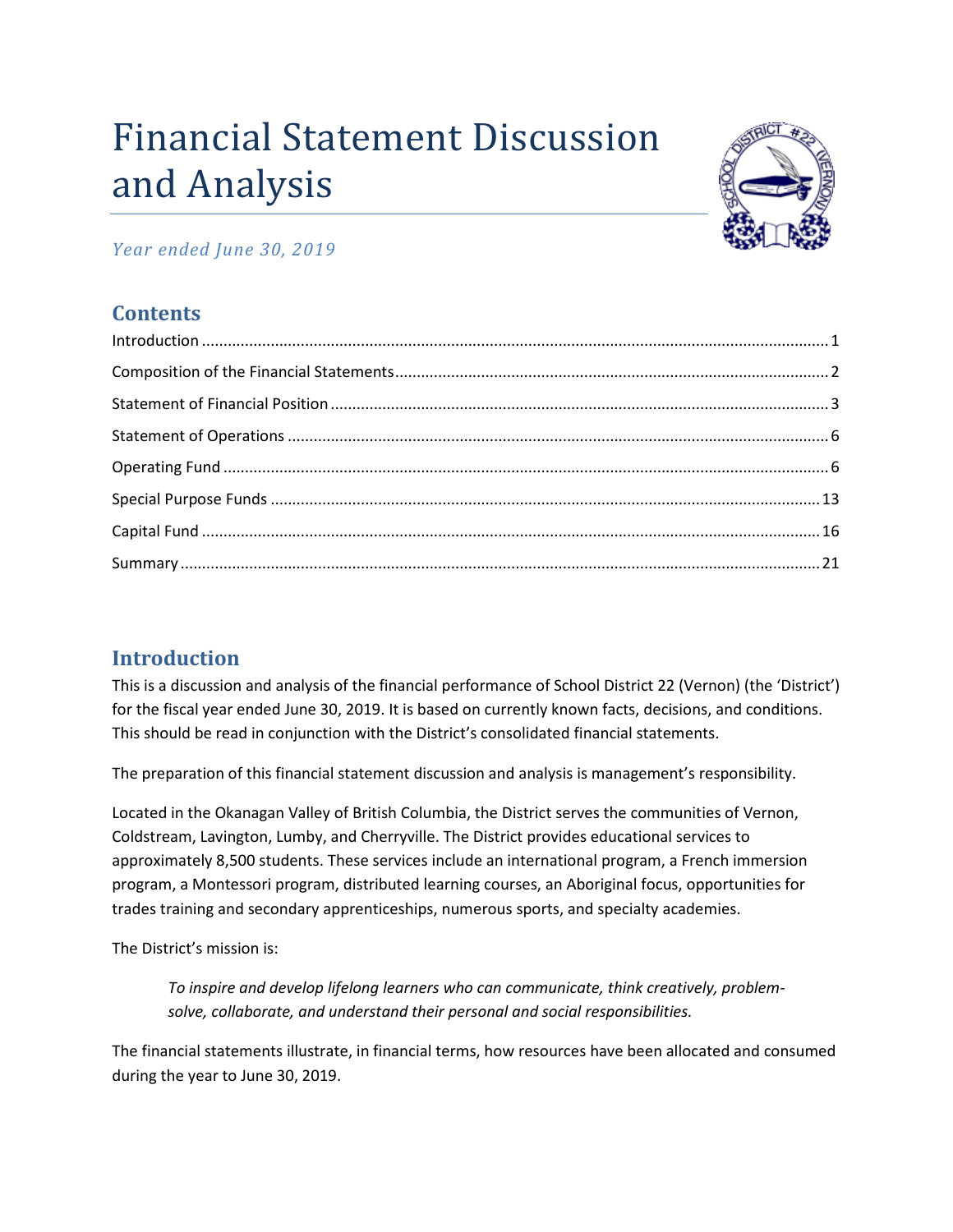#### <span id="page-1-0"></span>**Composition of the Financial Statements**

The two key audited statements are:

- A **statement of financial position** (page 4), which summarises the assets and liabilities at June 30th. This provides an indication of the financial health of the District.
- A **statement of operations** (page 5), which summarises the revenues received and expenses incurred during the twelve months between July 1 and June 30. This provides an indication of the funding received by the District and how that funding was spent.

The Statement of Changes in Net Financial Assets (Debt), the Statement of Cash Flows and the notes to the financial statements are also audited, and provide further analysis of the District's finances.

The District manages its financial activities in three distinct areas, being the

- Operating fund;
- Special purpose funds; and the
- Capital fund.

The schedules at the end of the notes to the financial statements are in a format prescribed by the Ministry of Education. These schedules provide more detail specific to each of these funds. The balances in these schedules are consistent, when combined together, with the financial statements.

Schedule 1 (page 27) illustrates the sum of the funds.

Schedule 2 (page 28) provides detail on the **Operating Fund**.

The Operating Fund accounts for the District's operating grants and other operating revenues. Legislation requires that the District present a balanced budget for the Operating Fund, whereby budgeted expenditure does not exceed the total of budgeted revenue and any surplus in the operating fund carried forward from previous years.

Schedule 3 (page 33) provides detail on the **Special Purpose Funds**.

The Special Purpose Funds account for grants and contributions that are directed by agreement with a third party towards specific activities. As these are targeted grants, any unspent funding is typically accounted for as deferred revenue, not as accumulated surplus.

Schedule 4 (page 36) provides detail on the **Capital Fund**.

The capital fund accounts for:

- The capital assets of the District, including buildings, furniture, computers and equipment.
- Grants directed by agreement with a third party for the purchase of capital assets.
- Funds restricted by the Board for future capital asset purchases (local capital).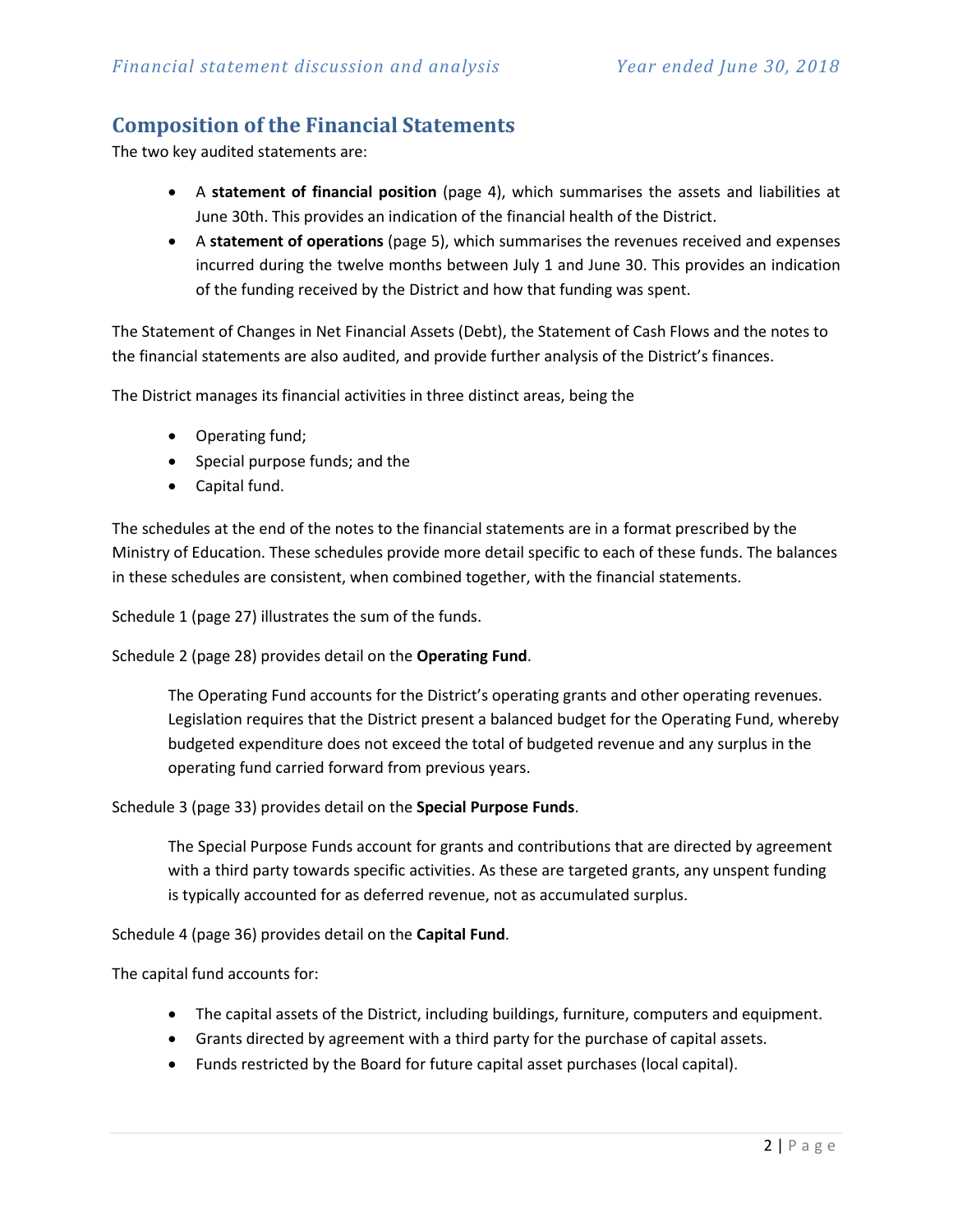## <span id="page-2-0"></span>**Statement of Financial Position**

#### **Cash and cash equivalents**

At June 30, 2019, the District held \$22.0m in cash, deposited in financial institutions and the Province's central deposit system. This cash balance offsets the liabilities of the District and unspent funds restricted for use on specific projects.

#### **Accounts payable and accrued liabilities**

The District's accounts payable and accrued liabilities represent expenses which have been incurred but not yet paid. They comprise the following amounts:

|                                                    | June 30, 2018 | June 30, 2019 |
|----------------------------------------------------|---------------|---------------|
| Trade and other amounts payable                    | \$3,009,910   | \$2,896,694   |
| Wages payable - teachers' 12 month instalment plan | 1,219,864     | 1,249,540     |
| Pension contributions payable                      | 1,297,795     | 1,280,210     |
| Payroll taxes payable                              | 1,009,240     | 1,622,245     |
| Accrued vacation pay                               | 809,951       | 868,513       |
| Other accrued liabilities                          | 323,075       | 693,283       |
| Total accounts payable and accrued liabilities     | \$7,669,835   | \$8,610,485   |

Balances are broadly consistent with the previous year. Notable variances are:

- other accrued liabilities, which have increased due to a large accrued invoice related to construction activities at the District, and
- Payroll taxes payable, which have increased due to an accrual for the Employer Health Tax introduced in 2019.

#### **Unearned revenue**

The District receives payment of tuition fees for international students in advance of the student commencing their studies at the District. These fees are recognised as earned revenue when the program is provided to the student. The unearned revenue of \$2.2m represents international student fees received prior to June 30, 2019 for tuition in the 2019/20 school year.

#### **Deferred revenue**

Deferred revenue represents the unspent portion of grants which are targeted for a specific purpose.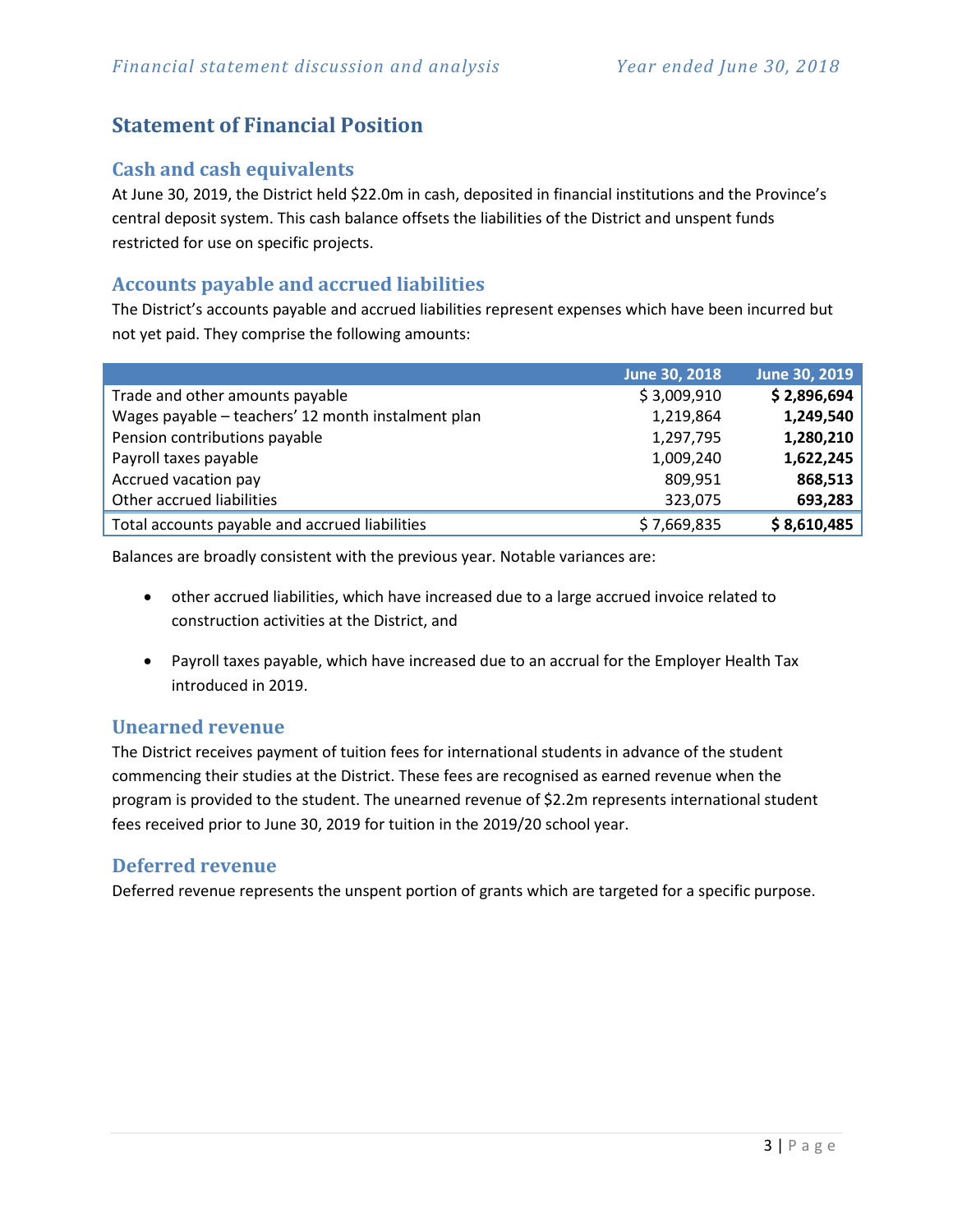|                                  | June 30, 2018 | June 30, 2019 | <b>Commentary</b>                 |
|----------------------------------|---------------|---------------|-----------------------------------|
| Scholarships and bursaries -     | 348,108<br>S. | 409,070<br>S. | New scholarships were set up      |
| balances administered by the     |               |               | during the year, with funds to be |
| District and amounts awarded     |               |               | disbursed in future years.        |
| but not yet claimed              |               |               |                                   |
| School generated funds -         | 782,052       | 975,909       | This is 32% of revenue generated  |
| amounts raised by schools for    |               |               | during the year, and represents   |
| specific projects, such as class |               |               | amounts raised in 2018/19 for     |
| trips and PAC financial          |               |               | activities to occur in the next   |
| contributions                    |               |               | school year.                      |
| Classroom enhancement funds      | 16,623        | 306,964       | See discussion below the table.   |
| Other unspent targeted funds     | 26,881        | 24,623        | Balance is consistent with prior  |
|                                  |               |               | year.                             |
| Total deferred revenue           | \$1,173,304   | \$1,716,296   |                                   |

An amount remained unspent in the Classroom Enhancement fund as the District did not require as many teachers as initially funded to meet the terms of the restored collective agreement language. The District is only permitted to employ teachers utilising this funding that were actually required regardless of approved funding.

#### **Deferred capital revenue and tangible capital assets**

The deferred capital revenue balance is closely linked to the tangible capital asset balance. Tangible capital assets are things owned by the District which have a lifespan of more than one year. This includes school buildings and sites, furniture, busses and most computer equipment.

The majority of the District's capital expenditure, such as the construction of new schools, is funded through specific grants provided by the Ministry of Education. Once an asset is built or acquired and is in use, the cost of that asset is amortized over the expected life of that asset. Any grants targeted towards the acquisition of that asset are also amortized over the expected life of that asset.

After allowing for amortization, the District has \$115,699,715 of tangible capital assets. Of this, \$89,647,612 (being the deferred capital revenue balance) of assets were purchased with targeted grants. The remainder was funded through operating revenues and other non-targeted funding.

This inclusion of deferred capital revenue is not consistent with generally accepted accounting principles. The inclusion of this balance is a requirement of the Provincial Government. This is explained in more detail in note 2 to the financial statements.

The capital fund section, included later in this document, provides a more detailed explanation of the accounting for capital assets and associated grants.

#### **Employee future benefits**

The employee future benefits liability of \$3,539,784 accounts for amounts or benefits owed to current employees as a result of past service.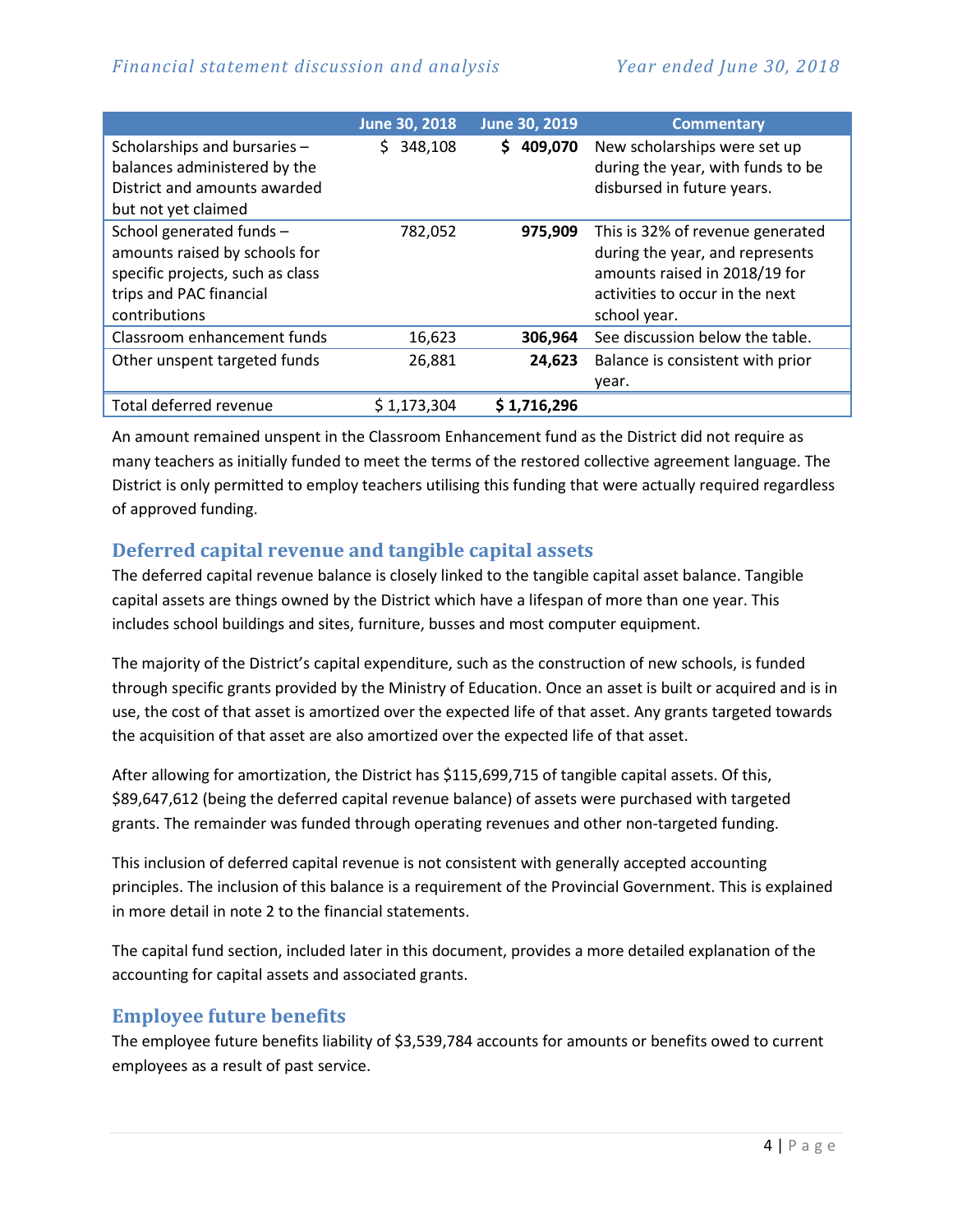About 87% of this amount accounts for retirement benefits earned by current employees. Support staff and certain members of school and district administration are entitled to a one-time payment from the District on their retirement. The amount of payment depends on years of service and final salary.

The District sets aside a liability each year to reflect expected future payments on retirement. The amount set aside during the year is reflected as an expense, and is based on the service to date of employees. The liability is reduced when employees retire and payments are disbursed.

The remainder of the employee future benefits liability is associated with teachers' sick leave and death benefits earned but not yet paid.

The total liability amount is calculated by actuaries based on the District's number of employees, age, length of service, contract terms, and established actuarial assumptions. These estimates are reviewed and updated every four years. The most recent review of estimates led to an increase in the estimated liability which has yet to be recognised. The actual estimated obligation is \$479,174 greater than the balance reflected on the statement of financial position. An additional annual expense of about \$60,000 will be recognised over the next nine years to reflect this increase. This accounting method is required by accounting standards.

#### **Net financial assets (debt)**

This is the total of the District's financial assets and liabilities. It implies that the District has a net debt of \$82.9m. This is heavily skewed by the deferred capital revenue liability of \$89.6m. As there is no future cash flow associated with the deferred capital revenue balance, a more meaningful measure of net financial assets or debt excludes that balance, giving a revised figure of net financial assets of \$6.7m.

This revised net financial assets balance is primarily comprised of the accumulated operating fund surplus of \$3.9m and local capital fund balance of \$2.4m. The use of these amounts is restricted, as outlined below.

#### **Accumulated surplus**

Broken down by fund, the accumulated surplus comprises the following amounts:

|                                                                        | June 30, 2018   | June 30, 2019  |
|------------------------------------------------------------------------|-----------------|----------------|
| Operating fund                                                         | 2,463,425<br>S. | 3,905,864<br>S |
| Special purpose funds                                                  | 58,891          | 57,343         |
| Capital fund - local capital (amounts available to spend on future     | 7,430,645       | 2,422,926      |
| capital asset purchases)                                               |                 |                |
| Capital fund – invested in tangible capital assets (being the cost of  | 20,237,859      | 26,512,053     |
| assets owned by the district, net of amortization and targeted grants) |                 |                |
| Total accumulated surplus                                              | \$30,190,820    | \$32,898,186   |
|                                                                        |                 |                |

These surpluses are discussed in more detail later in this document.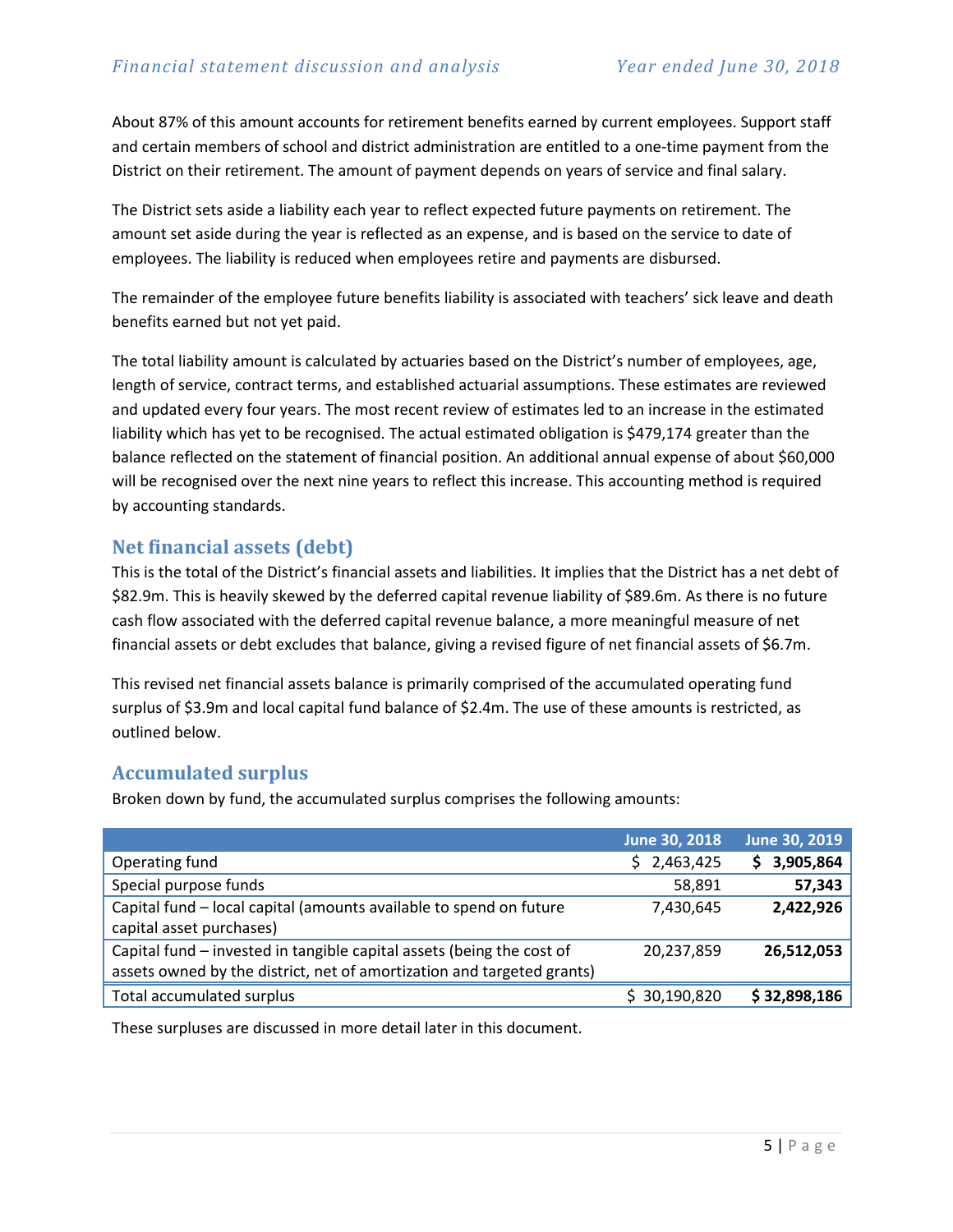### <span id="page-5-0"></span>**Statement of Operations**

The statement of operations is the sum of the revenues and expenses of the District's various funds.

| Year to              | <b>June 30, 2018</b> | <b>June 30, 2019</b>         | <b>Increase</b> |
|----------------------|----------------------|------------------------------|-----------------|
| Total revenue        |                      | $$99,462,808$ $$102,776,438$ | \$3,313,630     |
| Total expense        | 97,204,062           | 100,069,072                  | 2,865,010       |
| Surplus for the year | 2,258,746            | 2,707,366                    | 448,620         |

Ministry of Education grant funding increased from 2018 by \$2.8m. This is a consequence of increased enrolment and increased funding to offset wage and benefit increases.

Expenses increased from 2018 by \$2.8m as wage increases were implemented and additional educational resources were allocated.

Overall, the District's revenues exceeded its expenses by \$2,707,366. Broken down by fund, this variance arises as follows (after transfers between funds):

| <b>Fund</b>                     | <b>Surplus or deficit Commentary</b><br>for the year |                                                                                                                                                                                           |
|---------------------------------|------------------------------------------------------|-------------------------------------------------------------------------------------------------------------------------------------------------------------------------------------------|
| <b>Operating</b><br>fund        | \$1,442,439<br>surplus                               | See discussion and analysis in the Operating Fund section of this<br>document.                                                                                                            |
| <b>Special</b><br>purpose funds | \$1,548<br>deficit                                   | The District's woodlot incurred expenditure associated with<br>planning for harvesting timber in future years. It did not generate<br>revenues in the current year to cover that expense. |
| <b>Capital fund</b>             | \$1,266,475<br>surplus                               | The capital fund balance increased by this amount during the<br>year, indicating more was invested in capital assets than was<br>consumed by the aging of the District's capital assets.  |
| Total                           | \$2,707,366                                          |                                                                                                                                                                                           |

Revenues, expenses and surpluses of the individual funds are discussed in more detail below.

# <span id="page-5-1"></span>**Operating Fund**

#### **Overview**

Operating fund transactions are reported in the following schedules in the financial statements. Columns with figures for the amended budget, year to June 30, 2019 and year to June 30, 2018 are shown.

| <b>Schedule</b> | Page      | <b>Overview</b>                                                                |
|-----------------|-----------|--------------------------------------------------------------------------------|
| 2               | 28        | Summarises the revenues and expenses of the operating fund. Also indicates     |
|                 |           | the amounts spent on capital assets and transferred to the Local Capital fund. |
| 2A              | 29        | Outlines in more detail the operating revenues earned by the District.         |
| 2B              | 30        | Summarises salaries by employee group and other operating costs.               |
| 2C              | $31 - 32$ | Provides the same information as in 2B, broken down in more detail to show     |
|                 |           | each program the funds were spent on.                                          |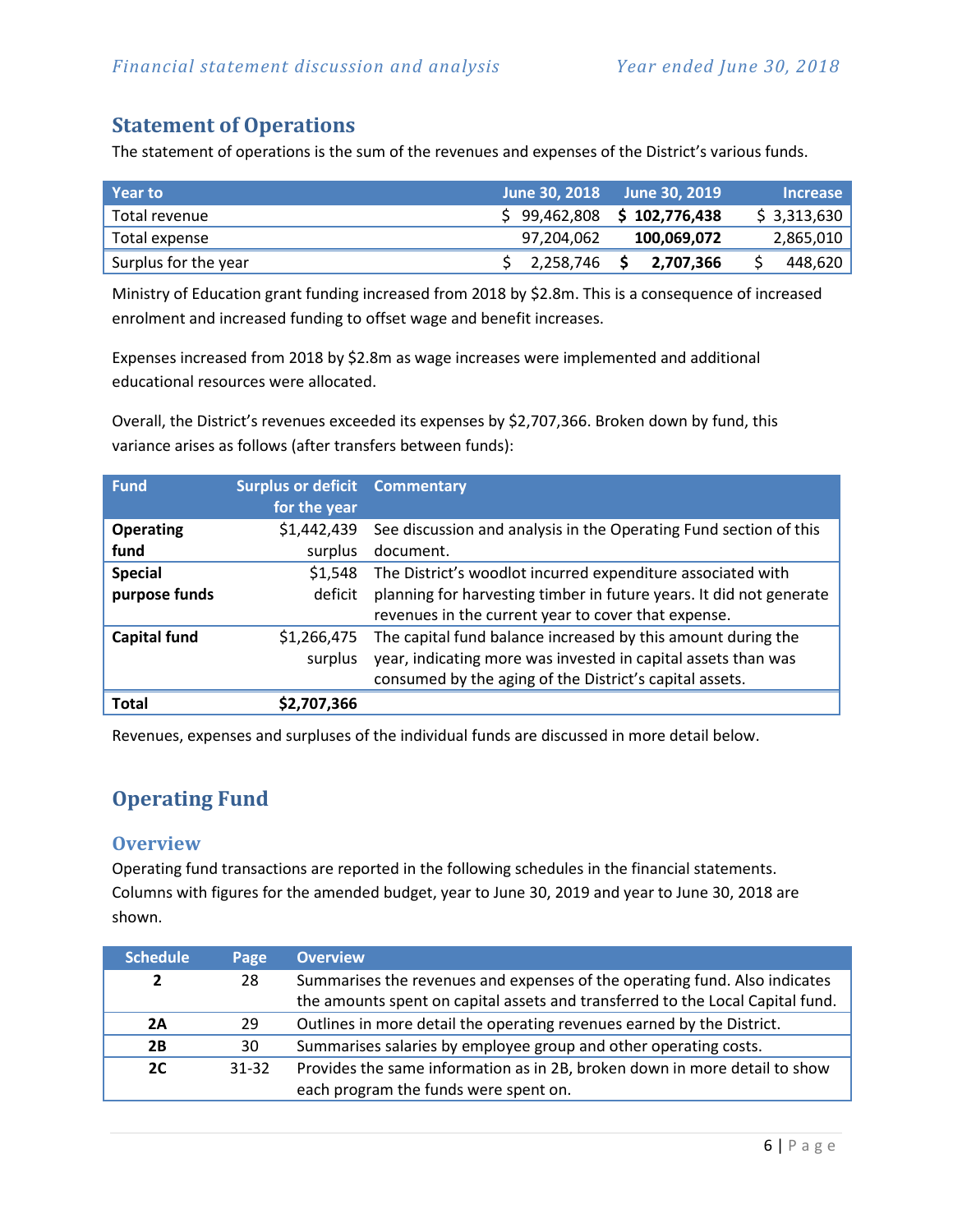#### **Revenue**

Schedule 2A on page 29 breaks down operating revenue by source.

93% of the District's operating funding is from Provincial Ministry of Education ('MoE') and direct funding from the Okanagan Indian Band through a Local Education Agreement ('LEA'). The majority of this funding is based on student enrolment and certain identified special needs of those students.

The Provincial Government is undertaking a review of the funding formula used to calculate this funding. The results of that review are expected to be announced next year. This may result in substantial changes to the District's funding for the 2020/21 school year and beyond.

The table below compares revenue earned against budget for the year ended June 30, 2019.

|                                          | <b>Actual</b> \$ | Budget \$  | Variance \$ | <b>Commentary</b>                                                                                                                                                                                                                                                                                                                          |
|------------------------------------------|------------------|------------|-------------|--------------------------------------------------------------------------------------------------------------------------------------------------------------------------------------------------------------------------------------------------------------------------------------------------------------------------------------------|
| Provincial grants<br>- MoE               | 80,343,450       | 79,843,765 | 499,685     | \$200,000 variance due to increase in Special<br>Needs designations with funding confirmed<br>after budget was set.<br>\$200,000 variance due to Employer Health<br>Tax Grant announced after budget was set.<br>Remaining variance driven by greater than<br>budgeted distributed learning enrolment<br>and various other smaller grants. |
| <b>Other Provincial</b><br>grants        | 316,874          | 297,864    | 19,010      | These grants were reasonably consistent<br>with budget                                                                                                                                                                                                                                                                                     |
| International fees                       | 4,933,289        | 4,697,328  | 235,961     | Budget assumed 199.5 FTE international<br>students. About ten more students than<br>budgeted were recruited.                                                                                                                                                                                                                               |
| LEA funding from<br><b>First Nations</b> | 998,994          | 910,703    | 88,291      | Variance driven by increase in the number of<br>OKIB students living on reserve.                                                                                                                                                                                                                                                           |
| Fees                                     | 132,820          | 180,000    | $-47,180$   | This primarily relates to transportation<br>courtesy fees. Less fees than budgeted were<br>collected.                                                                                                                                                                                                                                      |
| Other revenues                           | 157,305          | 96,213     | 61,092      | About \$30,000 earned through a review of<br>PST rebate entitlements in prior years.<br>Remainder of variance through sales of<br>miscellaneous assets and other fundraising.                                                                                                                                                              |
| Investment<br>income                     | 303,473          | 180,000    | 123,473     | Interest rates increased during the year, cash<br>balance was greater than expected.                                                                                                                                                                                                                                                       |
| <b>Total</b>                             | 87,186,205       | 86,205,873 | 980,332     | Overall variance is about 1.1% of budget.                                                                                                                                                                                                                                                                                                  |

#### **International program**

The District hosts an international program. International students live with homestay families in the region and attend District schools. The students pay a fee to the School District.

The chart below illustrates this fee revenue, broken out between the associated expense and overall contribution to the District's other activities.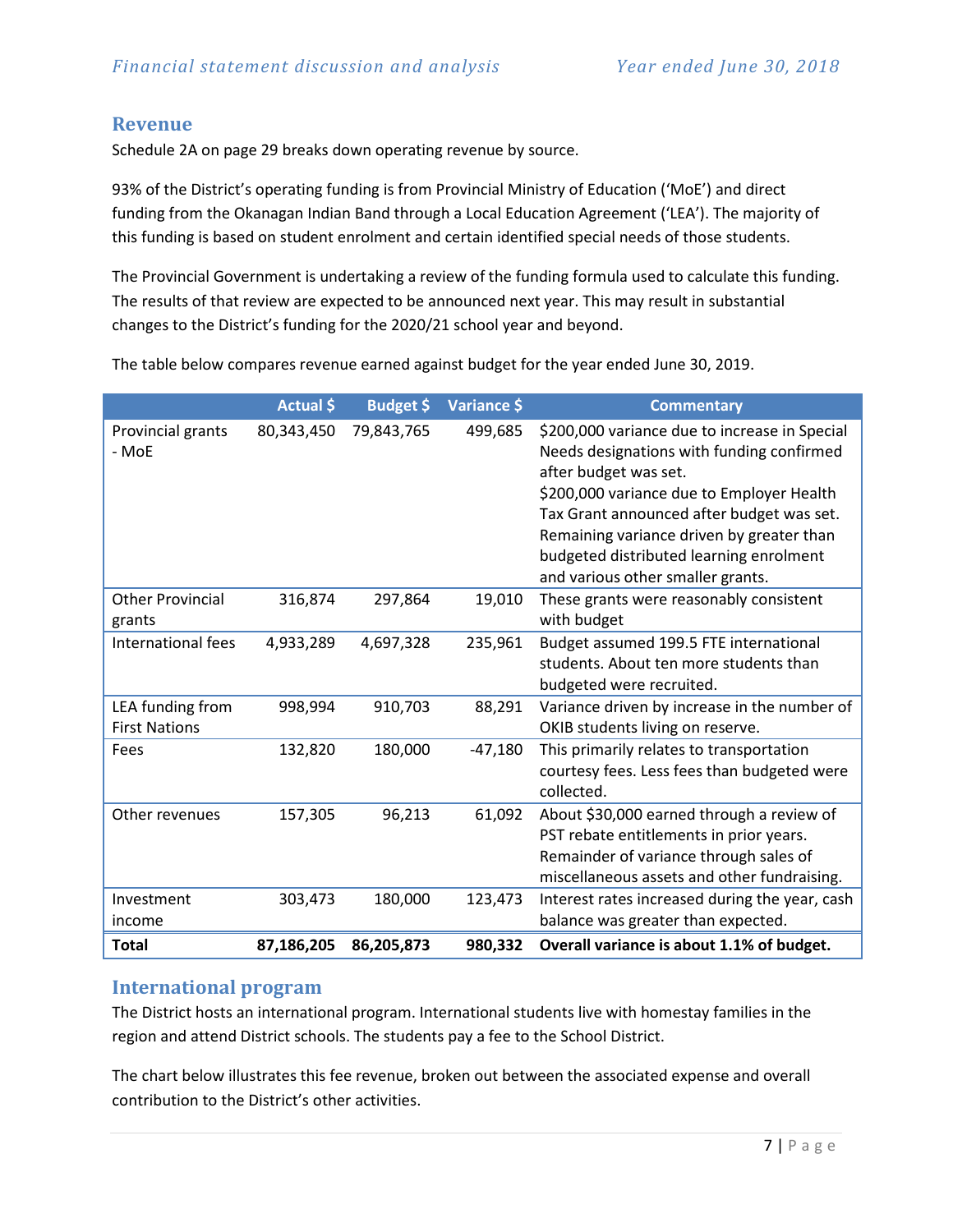#### *Financial statement discussion and analysis Year ended June 30, 2018*

*Chart: International fee revenue and expenditure*

# - 1 2 3 4 5 2013/14 2014/15 2015/16 2016/17 2017/18 2018/19 **\$m Profit** Expense

International student enrolment has increased steadily over the past six years, and profit has increased approximately in line with that.

A profit of \$714,013 was transferred during the year to the local capital fund to contribute towards the Board Office portable replacement and renovation. This is consistent with the Board's motion outlining sources of funds for this project.

#### **Operating expenditure**

Schedule 2C outlines operating expense in detail, including allocating expense by category.

The table below summarises total expense by category for the year to June 30, 2019. It compares the proportion of expenditure to the average of all school districts in the Province for the year to June 30, 2018. The 2017/18 school year is the most recent year for which other District's financial information is publicly available. For comparison purposes, this analysis excludes international program expenditures.

| <b>Function</b>                             | 2018/19<br>% of total | 2017/18<br>Prov. Av.<br>% of total | <b>Comments</b>                                                                                                                                                                      |
|---------------------------------------------|-----------------------|------------------------------------|--------------------------------------------------------------------------------------------------------------------------------------------------------------------------------------|
| <b>Instruction</b>                          | 82.1%                 | 82.2%                              | Expenditure on instruction is consistent with the previous<br>year's Provincial average.                                                                                             |
| <b>District</b><br>Administration           | 3.7%                  | 4.0%                               | Expenditure on district administration is less than the<br>previous year's Provincial average. This indicates the<br>District has a relatively efficient administration structure.   |
| <b>Operations and</b><br><b>Maintenance</b> | 11.7%                 | 11.8%                              | Expenditure on operations and maintenance is consistent<br>with the previous year's Provincial average.                                                                              |
| <b>Transportation</b>                       | 2.5%                  | 2.0%                               | This expenditure is greater than the Provincial average due<br>to the wider geographic distribution of schools in the<br>District and one of the lowest walk limits in the Province. |
| Total                                       | 100.0%                | 100.0%                             |                                                                                                                                                                                      |

The following table compares actual expenditure by category to the budget.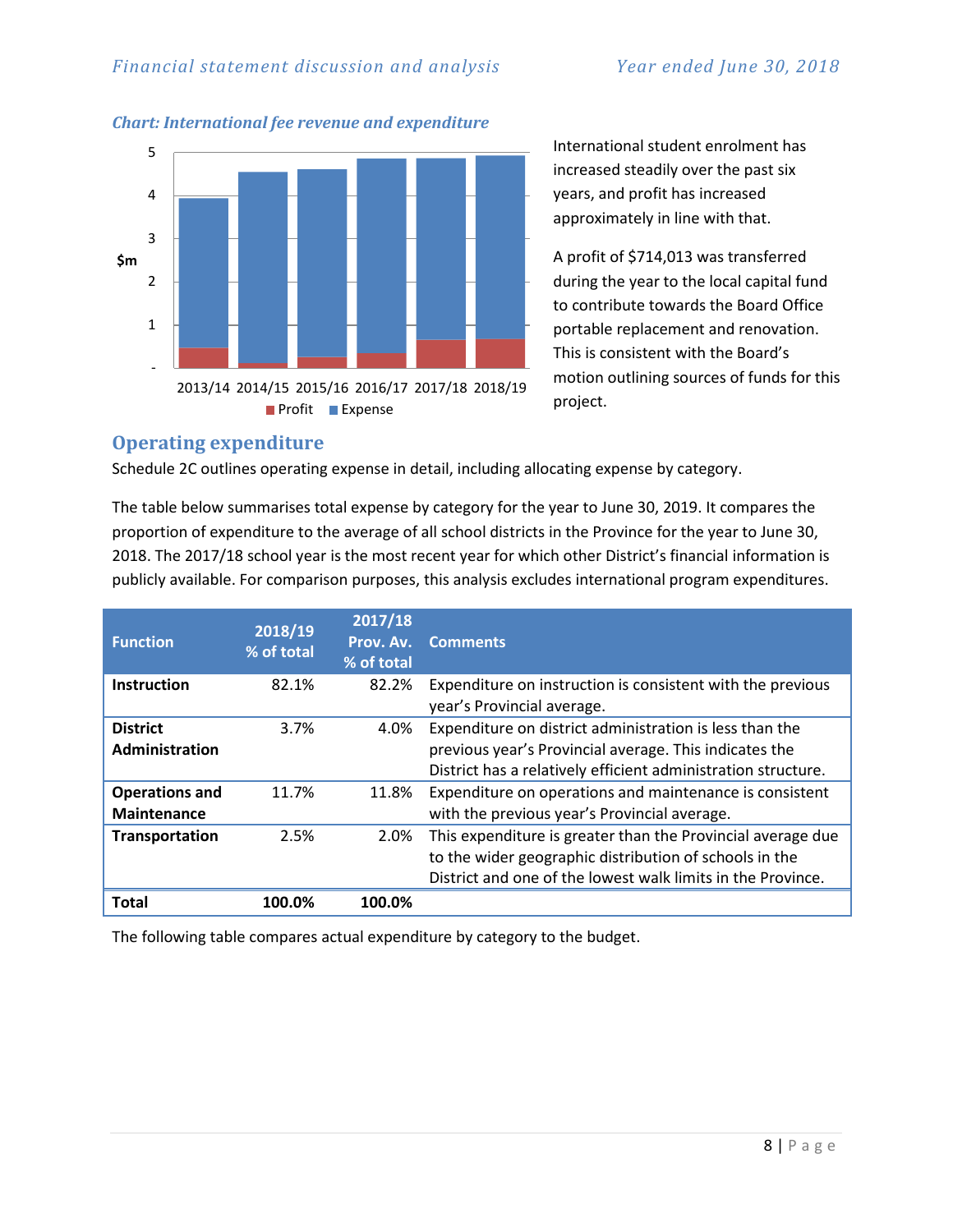| <b>Function</b>                   | 2018/19\$  | Budget \$  | Variance \$  | <b>Comments</b>                                                                                                                                                                                                                                                                                                                                          |
|-----------------------------------|------------|------------|--------------|----------------------------------------------------------------------------------------------------------------------------------------------------------------------------------------------------------------------------------------------------------------------------------------------------------------------------------------------------------|
| Instruction                       | 69,178,492 | 71,132,116 | $-1,953,624$ | See commentary below this table.                                                                                                                                                                                                                                                                                                                         |
| <b>District</b><br>Administration | 2,928,721  | 2,965,625  | $-36,904$    | About \$110,000 of budgeted Union<br>commitments (CUPE in-service fund and JEAC<br>fund) remained unspent at June 30, 2019.<br>Offsetting that, about \$60,000 of other costs,<br>such as the employee engagement survey and<br>certain software licenses, were budgeted for<br>in other functions, but the expense was<br>appropriately recorded here.  |
| Operations<br>and<br>Maintenance  | 9,254,752  | 9,583,714  | $-328,962$   | Utility costs were about \$270,000 less than<br>budgeted, with natural gas and electricity<br>prices being lower than expected. The charge<br>from the Provincial Government for internet<br>service fees was about \$65,000 less than<br>originally stated by the Province. Two<br>management staff positions were vacant at<br>points during the year. |
| Transportation                    | 1,974,754  | 2,081,227  | $-106,473$   | Expenditure on transportation related wages<br>was greater than budgeted. This was more<br>than offset by expenditure on supplies being<br>more than \$100,000 less than budget.                                                                                                                                                                         |
| <b>Total</b>                      | 83,336,719 | 85,762,682 | $-2,425,963$ |                                                                                                                                                                                                                                                                                                                                                          |

The variance of \$1,953,624 in instruction is driven by the following differences in costs against budget:

| <b>Variance</b> | <b>Narrative</b>                                                                                                                                                                                                                                                                                                                                                                                                                                                                                                                |
|-----------------|---------------------------------------------------------------------------------------------------------------------------------------------------------------------------------------------------------------------------------------------------------------------------------------------------------------------------------------------------------------------------------------------------------------------------------------------------------------------------------------------------------------------------------|
| 535,332         | Educational Leave program discussed below.                                                                                                                                                                                                                                                                                                                                                                                                                                                                                      |
| 100,000         | PVP wage and benefit variances due to the late filling of the special education VP position,                                                                                                                                                                                                                                                                                                                                                                                                                                    |
|                 | and variances in average salary assumptions.                                                                                                                                                                                                                                                                                                                                                                                                                                                                                    |
| 120,000         | Teacher sick and other paid leave costs less than budget (5% of associated budget).                                                                                                                                                                                                                                                                                                                                                                                                                                             |
| 60,000          | Support staff sick and other paid leave costs less than budget (18% of associated budget).                                                                                                                                                                                                                                                                                                                                                                                                                                      |
| 467,878         | International program costs less than budgeted. To mitigate the risk of generating lower<br>than forecast international revenue, when the budget is created it prudently assumes the<br>program will not generate a profit. A balancing expenditure amount is budgeted to reflect<br>this. The program is run with this budget amount being held in reserve. As expected, it was<br>not utilised during the year, creating a budget variance. In addition, other international<br>program expenses were kept lower than budget. |
| 392,648         | School budgets but not utilised, carried forward as restricted funds to next year.                                                                                                                                                                                                                                                                                                                                                                                                                                              |
| 171,358         | Targeted Aboriginal Education funding not utilised, carried forward as restricted next year.                                                                                                                                                                                                                                                                                                                                                                                                                                    |
| 300,000         | Variance in estimates of support staff benefit costs, primarily education assistants.<br>Assumptions for these benefit costs have been adjusted for the 2019/20 original budget to<br>increase available spending by \$300,000.                                                                                                                                                                                                                                                                                                 |
| $-80,000$       | Increased EA time to address the increase in special education enrolment                                                                                                                                                                                                                                                                                                                                                                                                                                                        |
| $-113,592$      | Other variances                                                                                                                                                                                                                                                                                                                                                                                                                                                                                                                 |
| 1,953,624       | <b>Total</b>                                                                                                                                                                                                                                                                                                                                                                                                                                                                                                                    |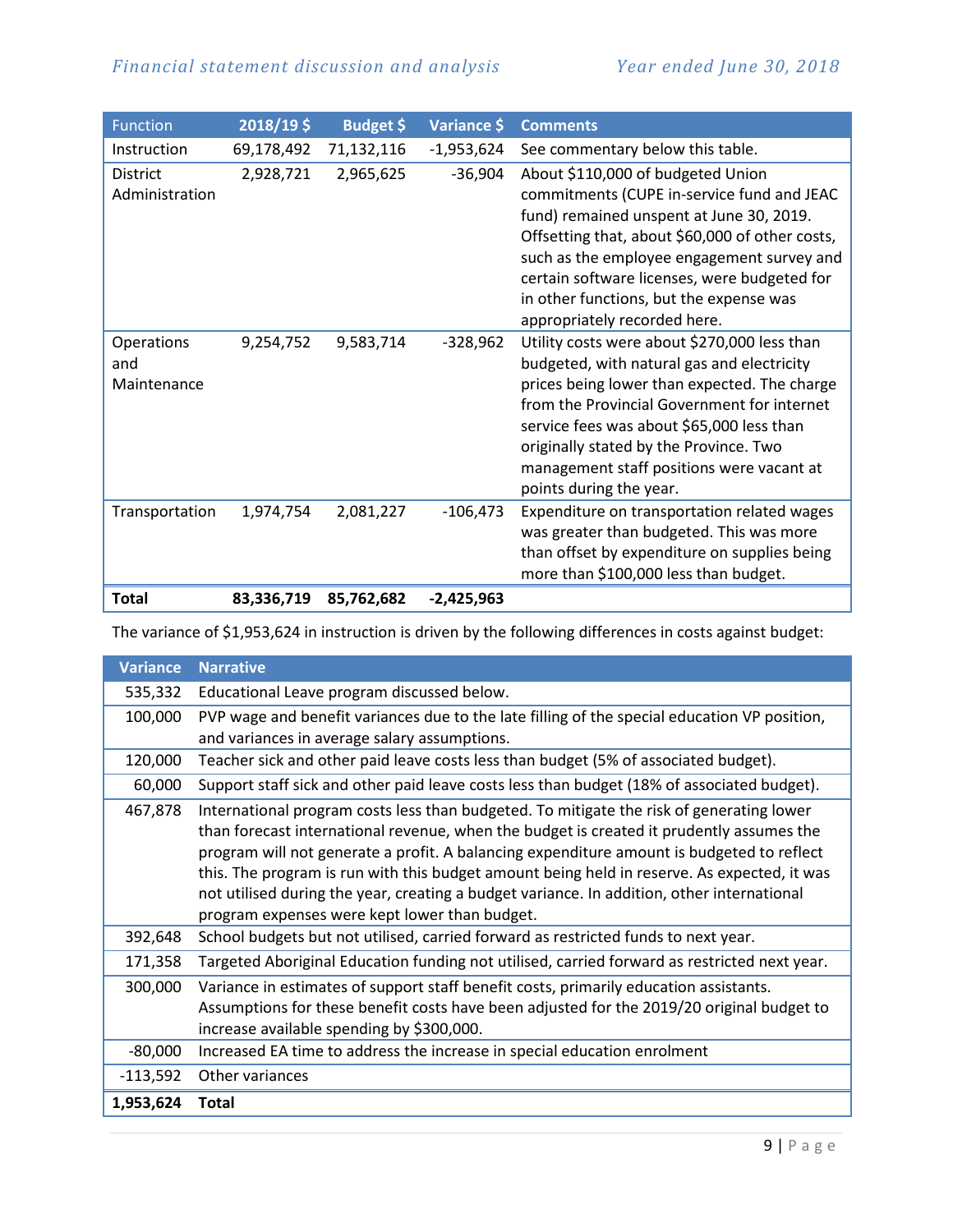Schedule 2B on page 30 indicates that \$36,991,986 was spent on teacher salaries (excluding the cost of benefits) in the year to June 30, 2019. This is \$564,203 less than budget. \$535,332 of this variance is driven by the Educational Leave program not being fully utilised.

The Educational Leave program is a requirement of the collective agreement and provides partially paid leave to teachers to undertake academic training or other studies. Its use is determined by a joint committee with representation from the Board and the Vernon Teachers' Association.

\$603,390 was budgeted to be spent on the Educational Leave program, including about \$450,000 carried forward from 2017/18. Of this budget, \$68,058 was spent, a variance of \$535,332. This variance is committed, through the collective agreement, to be spent on the program in future years.

#### **Staff**

87%, or \$72.8m, of the District's operating expenditure is spent on salaries and benefits. As would be expected for a school district, the majority of this staff cost (about 67%) is spent on teacher salaries and benefits.





Teacher FTE increased from 2017/18 to 2018/19, in line with budgeted FTE. This was due to additional classroom teachers to address increases in enrolment and the addition of literacy intervention positions.

The average full time teacher in the District receives compensation from the District of about \$100,000 a year, including benefits. In addition substitute costs for sick leave coverage amount to an average of about \$3,600 per full time teacher.

52.5 FTE additional teacher positions are funded through the Classroom Enhancement Fund described later. These positions are not included in the above totals or the chart.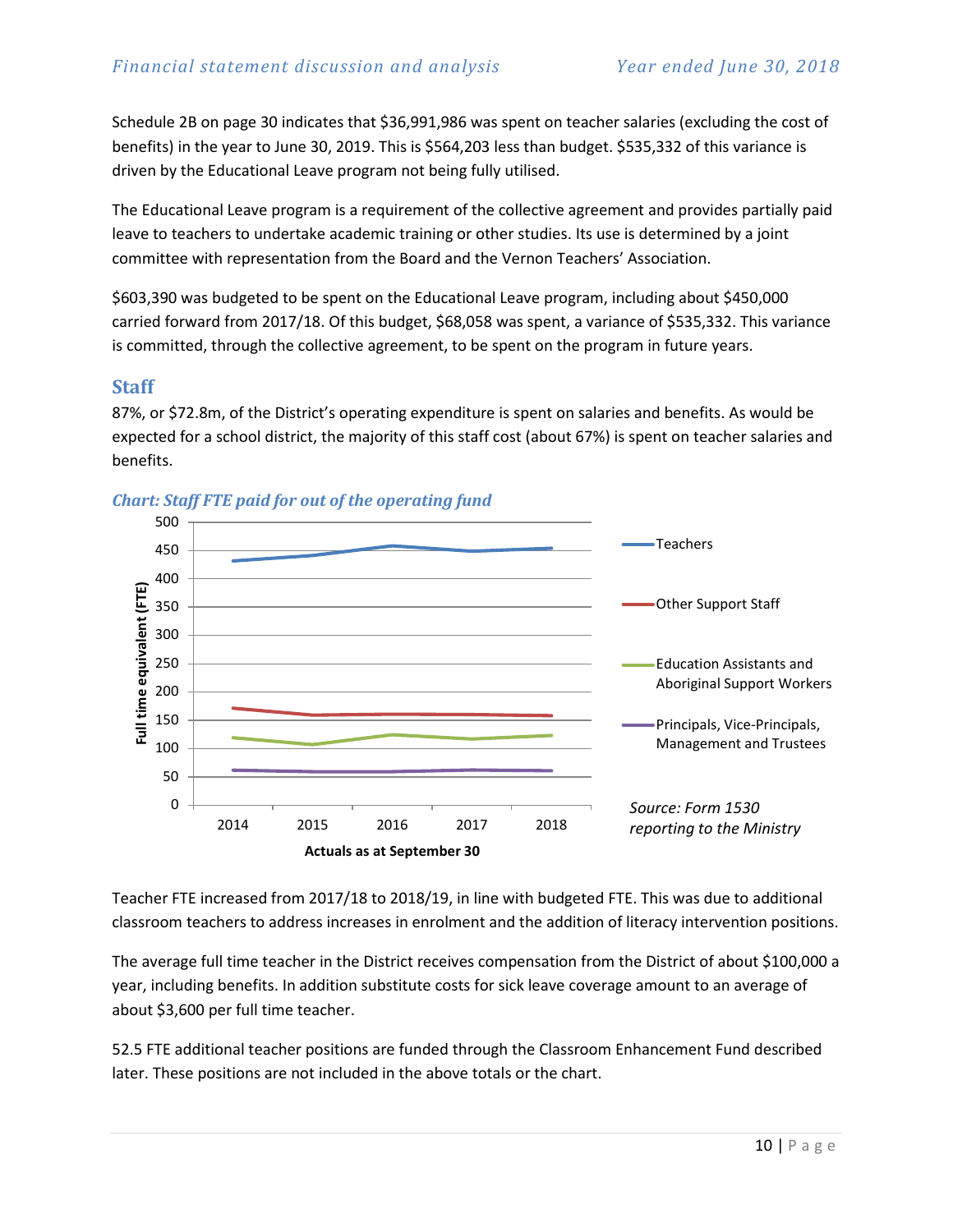The chart shows an increase from the previous year of about 6.5 FTE Education Assistants accounted for in the operating fund. In addition, EA positions were added subsequent to September 2018 to address increased Special Needs enrolment.

An additional 7.7 FTE (about 10 positions) EAs are funded through the Classroom Enhancement Fund, a Special Purpose Fund.

Other support staff comprise bus drivers, maintenance staff, custodians, school secretaries, clerical staff, and noon hour and bus supervisors.

#### **Transfers to other funds**

\$522,789 of capital assets were purchased during the year, about \$122,000 greater than budgeted. About half the variance is driven by certain unforeseen costs on the installation of geothermal fields at Lavington Elementary and Ellison Elementary. This led to the cost of the project exceeding the capital grant funding available.

The remainder of the variance is due to planning costs incurred for phase 2 of these projects. The planning was undertaken in anticipation of funding for the second phase being approved by the Ministry of Education. The planning costs would then have been applied against that funding.

The Ministry of Education only approved funding for the second phase of one of those projects. This means there is no funding for planning costs of one of the project, and so the cost was applied in the operating fund. Management expect to be able to recover those planning costs through capital grant funding anticipated to be received in future years.

\$1,914,258 was transferred to the local capital during the year. This is broken down in detail later in the Capital Fund section of this document.

\$30,000 was transferred to the operating fund from the company which owns the woodlot utilised by the School District's forestry trades program. This funding received is directed towards the forestry trades education program.

#### **Operating surplus**

The operating surplus for the year to June 30, 2019 was \$1,442,439. This is calculated on Schedule 2, on page 28 of the financial statements. This surplus increased the operating fund balance from \$2,643,425 at the beginning of the year to \$3,905,864 at June 30, 2019.

Note 9, on page 20 of the financial statements, outlines the restrictions on the use of the accumulated surplus. The funds are restricted at the Board's discretion. The Board's approval of these restrictions is through approval of the financial statements.

The cause of this surplus can be derived from the movements in the restricted components of the operating fund surplus, broken out below.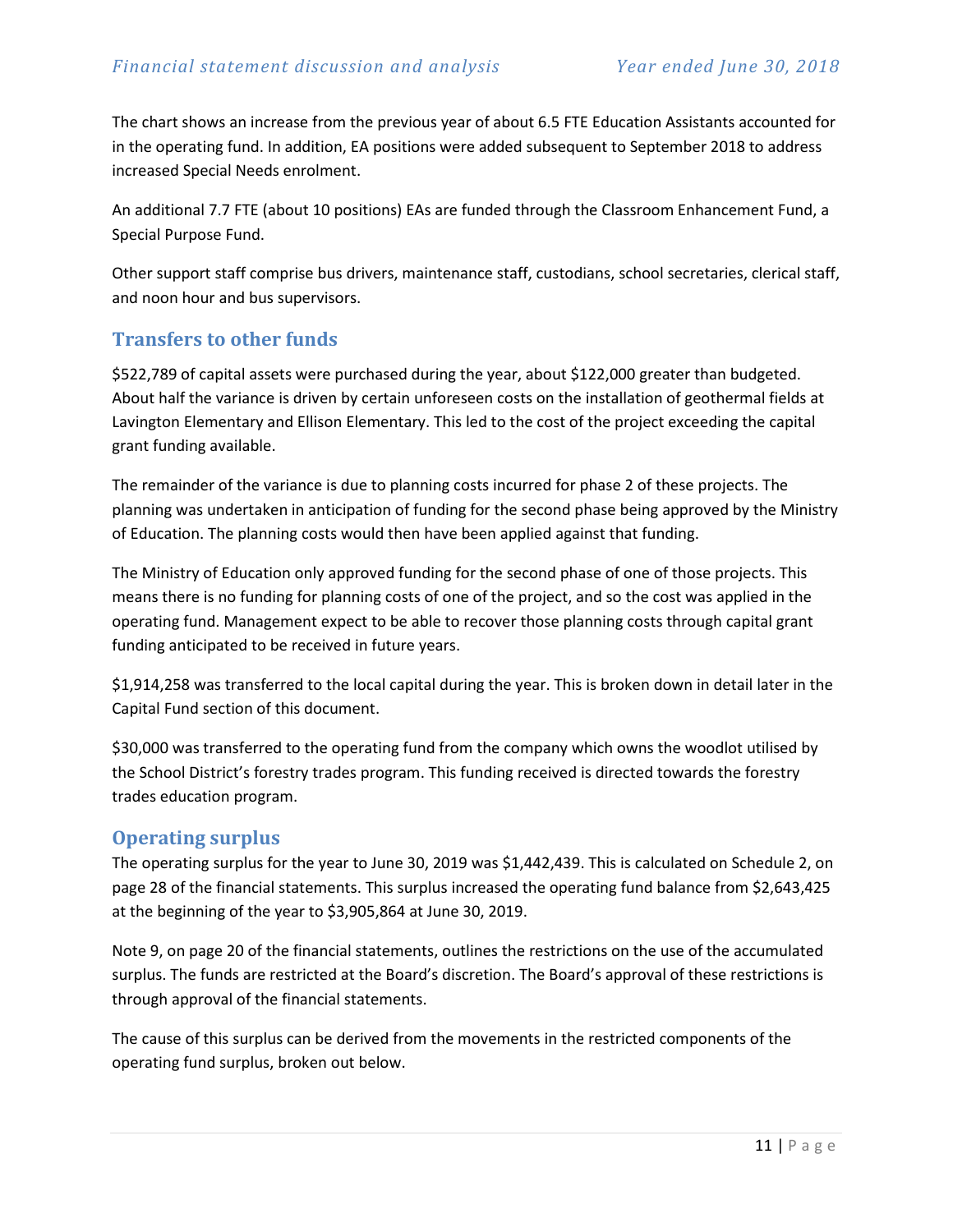| At June 30                                     | 2018<br>\$ | 2019<br>\$ | Increase /<br>(decrease) | <b>Purpose of restriction</b>                                                                                                                                                                                                                                                                                                        |
|------------------------------------------------|------------|------------|--------------------------|--------------------------------------------------------------------------------------------------------------------------------------------------------------------------------------------------------------------------------------------------------------------------------------------------------------------------------------|
| School and<br>department<br>budget<br>balances | 355,106    | 396,941    | 41,835                   | These funds are internally restricted to fund<br>school-level projects. The increase is primarily<br>driven by an increase in school budgets<br>allocations.                                                                                                                                                                         |
| Appropriated<br>for next year's<br>budget      | 400,000    | 1,693,680  | 1,293,680                | See discussion below.                                                                                                                                                                                                                                                                                                                |
| Contingency<br>reserve                         | 1,000,000  | 1,000,000  |                          | The appropriateness of the balance of \$1m is<br>discussed below.                                                                                                                                                                                                                                                                    |
| Union<br>commitments                           | 564,902    | 643,885    | 78,983                   | This balance is restricted to fund contractual<br>obligations in collective agreements with<br>employee unions to provide certain future<br>funds for employee professional development<br>and collective agreement administration. The<br>increase is driven by the variances in the<br>Educational Leave program outlined earlier. |
| Aboriginal<br>Education<br>commitments         | 143,417    | 171,358    | 27,941                   | The District receives targeted funding from the<br>Province to enhance the education of<br>Aboriginal students. The District is committed<br>to spending the balance remaining in line with<br>the terms of this funding.                                                                                                            |
| Total                                          | 2,463,425  | 3,905,864  | 1,442,439                |                                                                                                                                                                                                                                                                                                                                      |

#### *Appropriated for next year's budget \$1,693,680*

The revenue and expenditure variance tables earlier in this document outline the variances from budget which drive the \$1.3m increase in the surplus.

The 2018/19 original budget adopted by the Board in May 2018 set aside \$400,000 of operating surplus to offset the cost of delaying for one year the elimination of existing bus routes which are not required per Board policy. A reduction in the contribution rate for the Teachers' Pension Plan effective January 1, 2019 meant this carried forward surplus did not need to be utilised. This change was addressed in the 2018/19 amended budget.

The use of this surplus in 2019/20 is outlined in a Board paper presented to the Board in the September 18, 2019 public board meeting. It is subject to approval by the Board.

#### *Contingency reserve*

When setting the contingency reserve target, a balance is struck between mitigating the risk of unforeseen expenses and consuming funds to maximise the educational opportunities of students.

The MoE's Special Advisor's Review of the Vancouver Board of Education (District 39), prepared by Ernst and Young in 2015, identified a range of 2% to 3% of operating expenses as a reasonable amount of total accumulated surplus.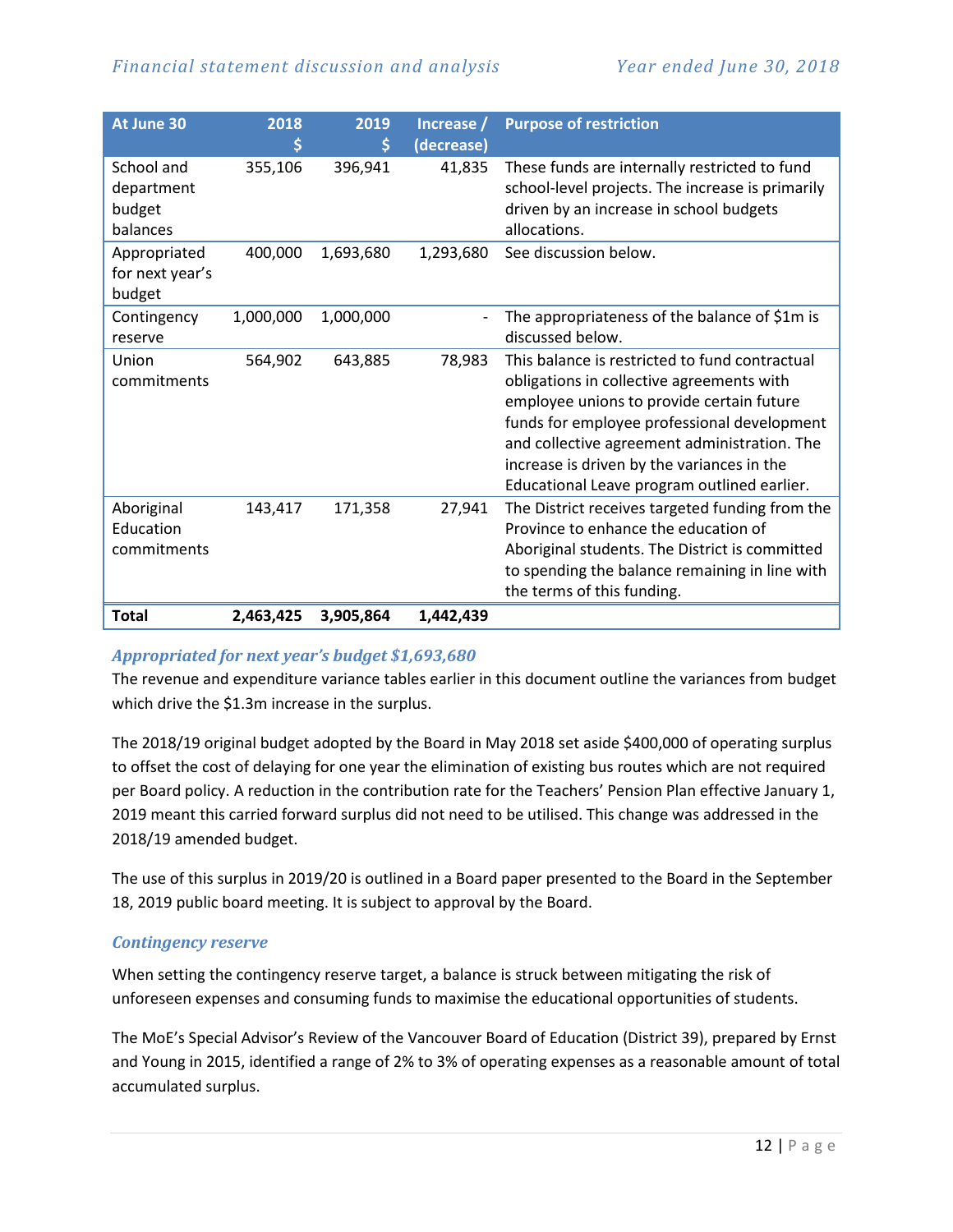

#### The chart above demonstrates that utilising \$1.7m in the 2019/20 budget will still leave sufficient reserves to mitigate risk. It also demonstrates that, when combined with other internally restricted surpluses, the contingency reserve of \$1m is sufficient.

## <span id="page-12-0"></span>**Special Purpose Funds**

#### **Overview**

Transactions within the special purpose funds are reported in the following schedules in the financial statements.

| <b>Schedule</b> | Page | <b>Overview</b>                                                                                                                                                                  |
|-----------------|------|----------------------------------------------------------------------------------------------------------------------------------------------------------------------------------|
| 3               | 33   | Summarises the total revenues and expenses of all the special purpose<br>funds. Also indicates the amounts spent on capital assets and transferred to<br>the Local Capital fund. |
| 3A              | 34   | Outlines, by each group of funds, the grants received and expenses for the<br>year to June 30, 2018.                                                                             |

The following table summarises some of the information presented in schedule 3A.

| <b>Fund</b>                | <b>Surplus from</b><br>previous year \$ | <b>Grants &amp; revenue</b><br>received \$ | <b>Expenses</b> \$ | <b>Surplus at end</b><br>of year $$$ |
|----------------------------|-----------------------------------------|--------------------------------------------|--------------------|--------------------------------------|
| Annual facility grant      |                                         | 356,510                                    | 356,510            |                                      |
| Learning Improvement       |                                         | 308,787                                    | 308,787            |                                      |
| Scholarships and bursaries | 348,108                                 | 188,112                                    | 127,150            | 409,070                              |
| School generated funds     | 782,052                                 | 3,090,557                                  | 2,896,700          | 975,909                              |
| <b>Strong Start</b>        |                                         | 128,000                                    | 128,000            |                                      |
| Ready, Set, Learn          | -                                       | 34,300                                     | 34,300             |                                      |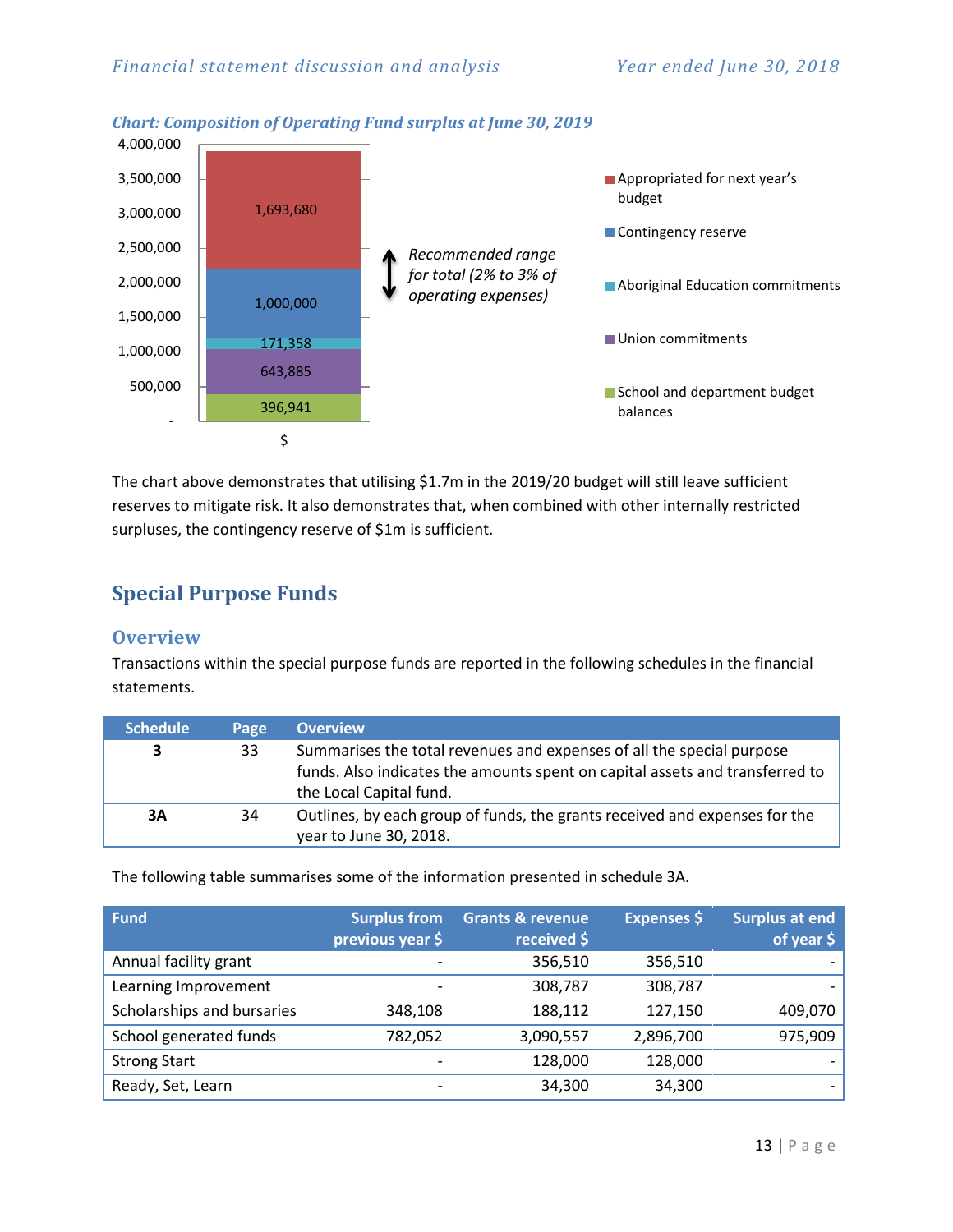#### *Financial statement discussion and analysis Year ended June 30, 2018*

| <b>Fund</b>                                       | <b>Surplus from</b><br>previous year \$ | <b>Grants &amp; revenue</b><br>received \$ | <b>Expenses</b> \$ | <b>Surplus at end</b><br>of year \$ |
|---------------------------------------------------|-----------------------------------------|--------------------------------------------|--------------------|-------------------------------------|
| <b>OLEP</b>                                       |                                         | 187,404                                    | 165,052            | 22,352                              |
| CommunityLINK                                     |                                         | 651,368                                    | 651,368            |                                     |
| <b>Rural Education</b><br><b>Enhancement Fund</b> |                                         | 443,320                                    | 443,320            |                                     |
| <b>Classroom Enhancement</b><br>Fund – Overhead   |                                         | 783,583                                    | 783,583            |                                     |
| Classroom Enhancement<br>Fund - Staffing          | 48,819                                  | 5,332,085                                  | 5,074,210          | 306,694                             |
| <b>Classroom Enhancement</b><br>Fund – Remedies   | $-32,556$                               | 258,857                                    | 226,301            |                                     |
| Other grants                                      | 26,881                                  | 46,414                                     | 71,024             | 2,271                               |
| <b>Total</b>                                      | 1,173,304                               | 11,808,297                                 | 11,266,305         | 1,716,296                           |

#### **School generated funds**

School generated funds account for fees and contributions raised at the school level. Examples of such fees and contributions include: school supply fees paid by parents and caregivers; school trip fees; PAC contributions; graduation celebration fundraising; cafeteria revenue, vending machine revenue and athletics fees. These amounts are targeted and used for the purpose that they were provided to the school.

#### **CommunityLINK**

The CommunityLINK grant from the Provincial Government is to support programs and services to improve the educational performance of vulnerable students, including both academic achievement and social functioning. This includes promoting partnerships and an integrated approach to supporting vulnerable students with families, communities and service providers.

It primarily funds staff from community organisations who work with our vulnerable students to improve their educational performance. It also partially funds lunch meal programs at certain schools in the District.

Grant funding has not increased in line with inflation in previous years. To maintain a reasonable level of service, the District contributed an additional \$54,556 from the operating fund to provide these services.

#### **Rural Education Enhancement Fund**

This grant is targeted to offset the extra costs associated with running a small rural school (Cherryville Elementary). In previous years, these costs were accounted for in the operating fund.

#### **Classroom Enhancement Funds**

The grants from the three Classroom Enhancement Funds totalled \$6,374,525. These grants are intended to offset the additional costs associated with the restoration of historical collective agreement language regarding class size and composition.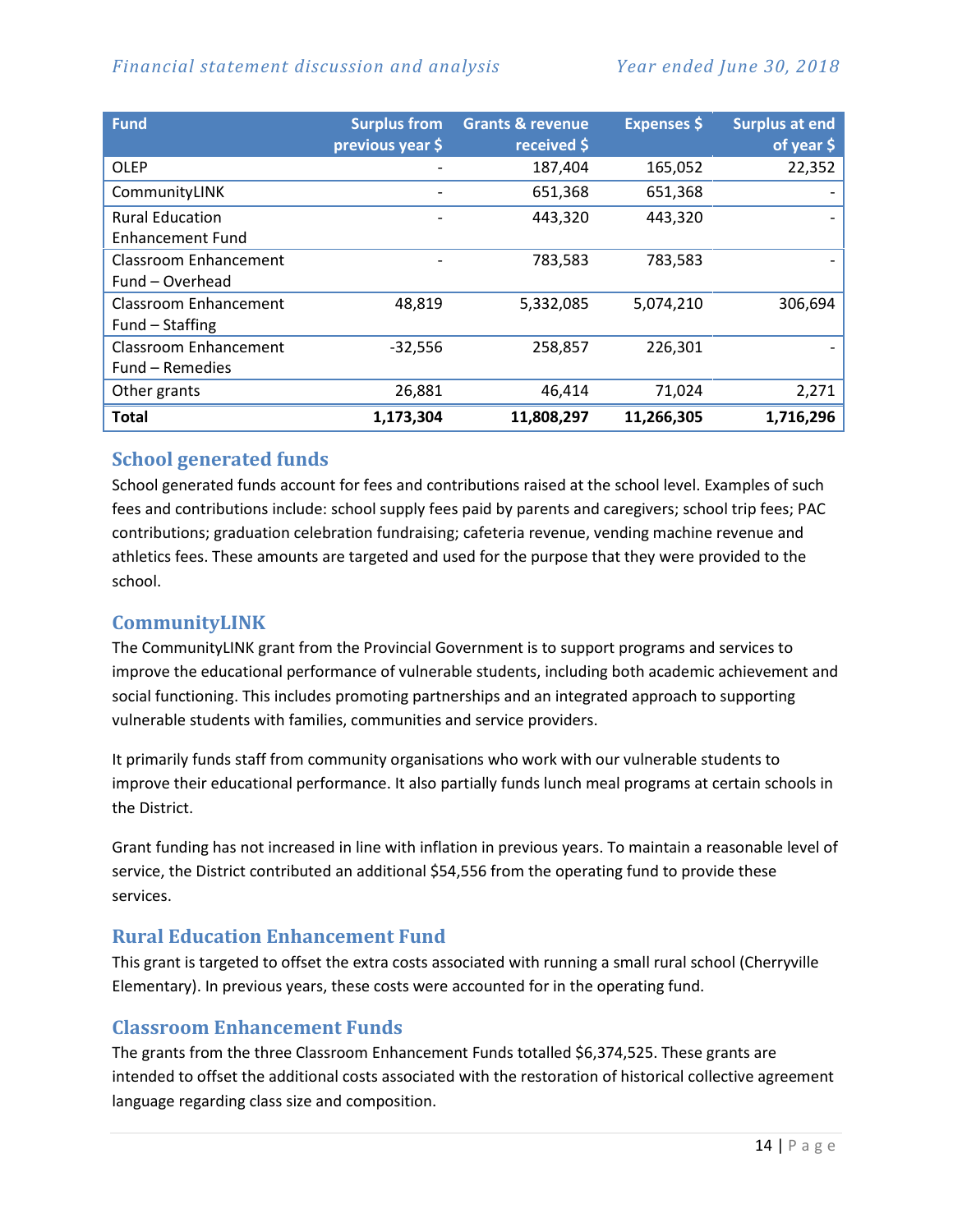Direct staffing costs associated with the changes to class size and composition are accounted for within the 'Classroom Enhancement Fund – Staffing'. They include:

- 47.8 FTE additional teachers needed to offset the reduction in class sizes;
- 2.8 FTE teacher librarians needed to meet non-enrolling ratios; and
- TTOC wages to address other requirements of the restored language.

The grant received was based on initial forecasts provided to the Ministry of Education by the School District. These prudently indicated one FTE more teachers would be needed to offset the reduction in class sizes than was actually required. The forecasts also indicated that substantially more TTOC time would be needed to address other requirements of the restored language than was actually necessary. The School District is only able to utilise these funds to meet necessary costs of the restored language.

These two differences led to the expenditures being \$306,694 less than the grant funding. It is expected that 2019/20 classroom enhancement fund grants will be reduced to offset this difference.

Indirect costs, or overheads, associated with these changes are accounted for within the 'Classroom Enhancement Fund – Overhead'. They include:

- TTOC coverage for sick and other leaves for the additional teachers;
- Supplies, furniture and computers for additional classes and teachers;
- Additional Educational Assistants needed to support the increased number of classes; and
- Other miscellaneous costs associated with data tracking, increased class space and staff recruitment.

To receive the grants, the District must be able to demonstrate to the Provincial Government that the associated direct or indirect costs are a result of the restoration of the collective agreement language.

Certain classes exceeded the class size and composition limits outlined in the Collective Agreement. The School District is required to provide remedy, typically in the form of additional preparation time or collaboration time, to teachers of such classes. The 'Classroom Enhancement Fund – Remedies' provides grant funding to cover the associated expense.

The classroom enhancement funds, although new in the 2017/18 year, are a core part of the District's funding. They fund over 10% of the District's teachers. This funding is tied to the application of historical language restored to the collective agreement. The collective agreement has expired at the end of June 2019, and is currently being renegotiated. Any change in the collective agreement may impact the grants provided to the School District.

#### **Related entities**

The operating results and surplus of 554210 B.C. Ltd, a company controlled by the District, are also reflected as a special purpose fund as a related entity. The company facilitates the District's delivery of its forestry career education program. The majority of the company's revenue is generated from the sale of timber harvested from a woodlot owned by the company. Harvesting typically occurs in five year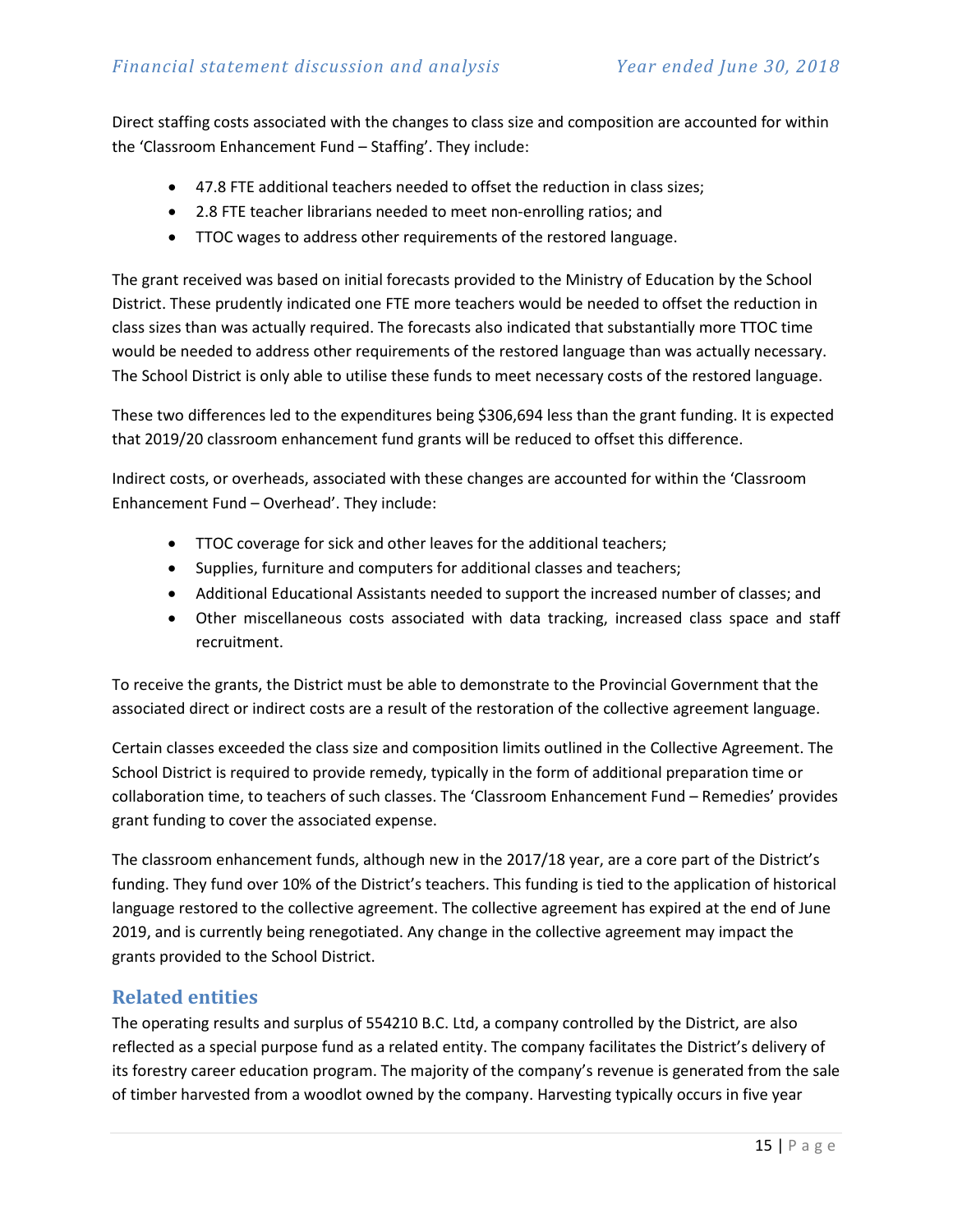cycles. This year, little harvesting was conducted, leading to the expenses of maintaining the woodlot exceeding the revenue generated by \$1,548.

# <span id="page-15-0"></span>**Capital Fund**

#### **Overview**

The capital fund, including the local capital fund, accounts for assets owned by the District and the funds used to acquire them.

Provincial grants targeted for the purchase of assets – for example, a grant to renovate a school – are recorded in the capital fund. If an asset is purchased using operating funds, then the cost of the asset is treated as a transfer from the operating fund to the capital fund.

The Province does not provide capital grants for asset acquisitions such as computer equipment, school furniture and equipment, vehicles, maintenance equipment, photocopiers, classroom renovations or district administration buildings. The only source of funding available for these assets is typically operating funds. To set aside funds to allow the future purchase of major assets, the Board may transfer funds from the operating fund to the local capital fund.

| <b>Schedule</b> | Page | <b>Overview</b>                                                                                                                                                                                                                                                                                                                                                                                                                            |  |
|-----------------|------|--------------------------------------------------------------------------------------------------------------------------------------------------------------------------------------------------------------------------------------------------------------------------------------------------------------------------------------------------------------------------------------------------------------------------------------------|--|
| 4               | 36   | Summarises amortization, local capital balances, and transfers to the capital<br>fund from other funds.                                                                                                                                                                                                                                                                                                                                    |  |
| 4A              | 37   | Outlines:<br>The cost of assets acquired during the year.<br>$\bullet$<br>the amortization of assets by asset class.<br>$\bullet$<br>the original cost of assets owned by the District, by asset class<br>the total amortization of each asset class. This is an estimate of the<br>$\bullet$<br>value of the wear-and-tear of assets over their lifetime.<br>the net book value of assets, being the cost less amortization.<br>$\bullet$ |  |
| 4B              | 38   | Outlines costs to date on construction which is still in progress at June 30,<br>2018. The only major capital project in progress at June 30, 2018 was the<br>board office capital project.                                                                                                                                                                                                                                                |  |
| 4C              | 39   | Accounts for targeted funding spent on the acquisition of capital assets.                                                                                                                                                                                                                                                                                                                                                                  |  |
| 4D              | 40   | Accounts for funding received which is targeted towards capital asset<br>purchases and which has yet to be spent.                                                                                                                                                                                                                                                                                                                          |  |

#### **Capital assets**

Schedule 4A summarises the capital assets owned by the District.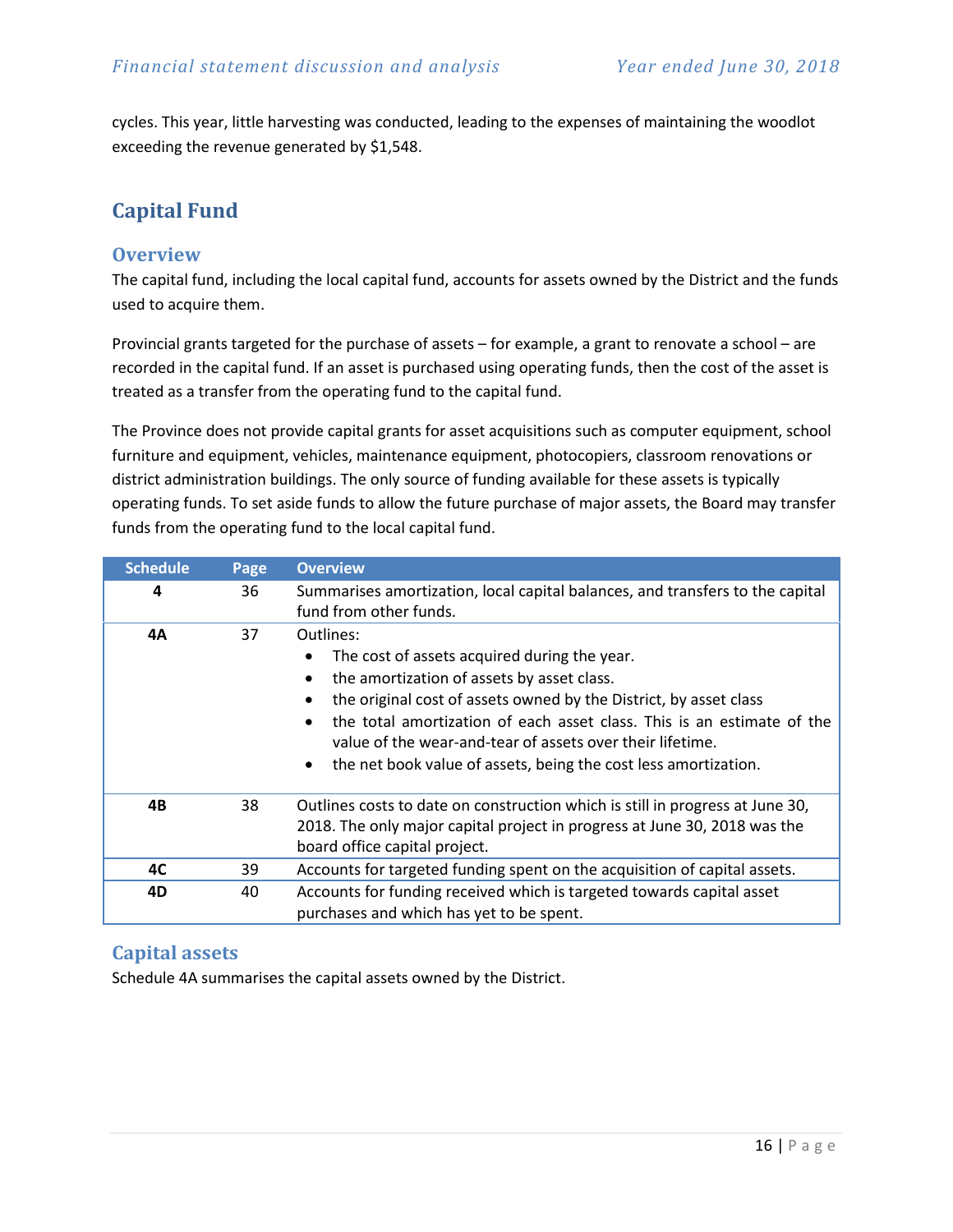

#### *Chart: Net book value (being cost less amortization) of tangible capital assets*

The District has \$116 million of funds invested in its capital infrastructure.

The original cost (not current market value) of the land that the District's schools are located on is \$8.8m.

The vast majority of the District's capital assets are the school buildings.

The District also has significant investment in vehicles (primarily school buses), furniture and equipment (school furniture, shop equipment etc) and computer software and hardware, including servers and staff computers.

#### *Chart: Asset additions compared to asset amortization*

The amortization expense recognises the depreciation of an asset over its useful life. The proportion of amortization to asset additions is an indication of the sufficiency of the level of capital investment. For example, if assets are amortizing faster than they are being replaced, this may indicate an infrastructure deficit.

The amortization of computer software and hardware is greater than new additions. Advances in technology are allowing the District to replace existing computer hardware which has reached the end of its life with lower-cost devices or cloud solutions.

Vehicle additions are also significantly less than amortization. The School District is making a significant investment in vehicles in the 2019/20 school year, purchasing four busses.



Work-in-progress outlined in Schedule B on

page 38 of the financial statements shows that \$6,149,503 was spent on buildings which remained under construction at June 30, 2019. This is primarily the construction of the district administration building which replaced the old portables.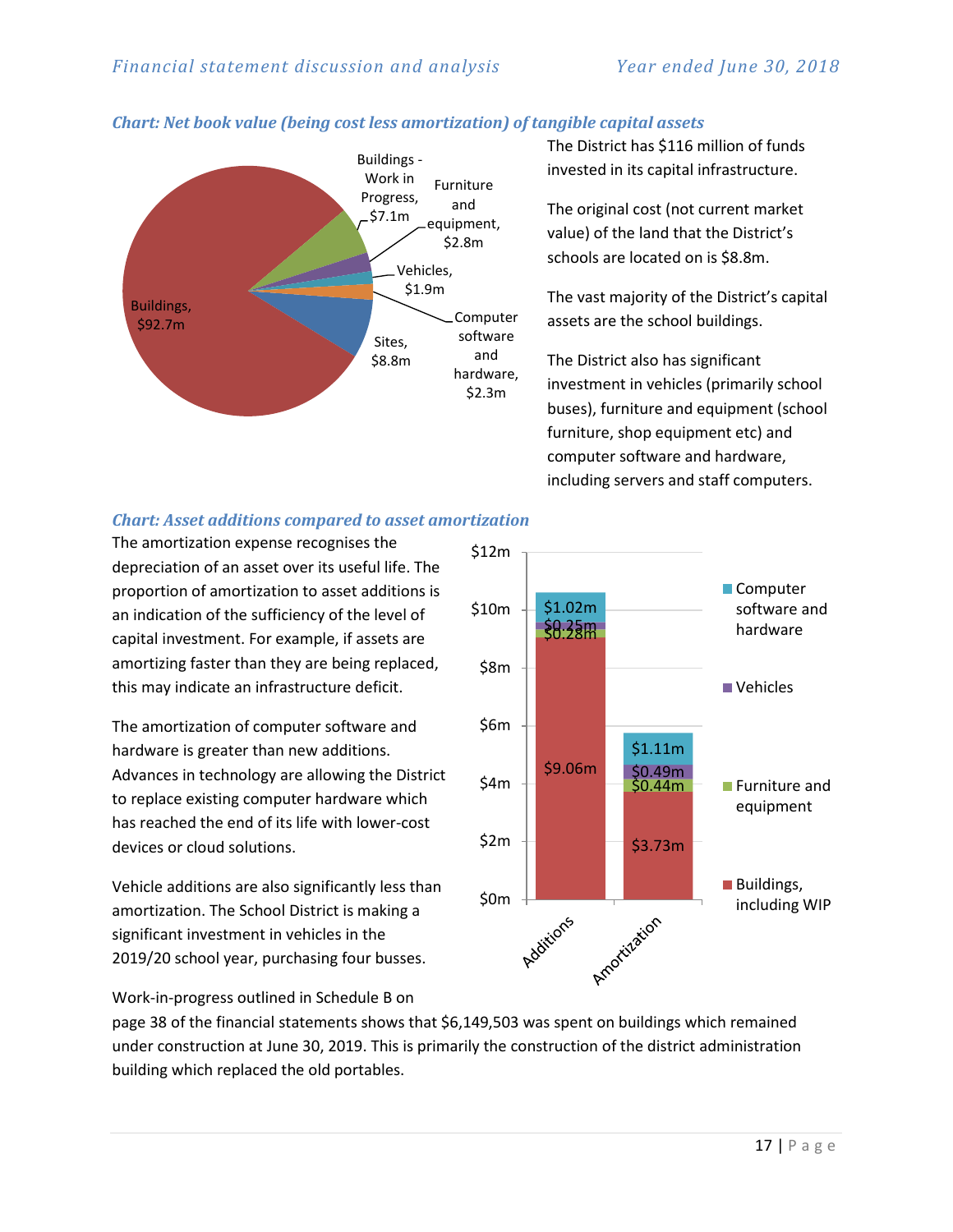Including this work in progress, investment in buildings significantly exceeded the amortization of buildings. The construction of the BX elementary addition in 2019/20 will mean this trend of investment in capital infrastructure continues.

#### **Deferred capital revenue**

Schedule 4C accounts for grants received for capital asset purchases that have been spent. Schedule 4D accounts for grants received for capital asset purchases that have yet to be spent.

Schedule 4D illustrates that \$2,749,103 of grants were received in the year to June 30, 2019 from the Ministry of Education in the form of bylaw capital. This includes the annual facilities grant. \$194,928 of similar grants was carried forward from the previous fiscal year. These capital grants were fully spend during the year.

\$270,852 of the annual facility grant funding was spent on the Board Office project, which remained as work-in-progress at the year-end. \$31,283 of bylaw capital was spent on the commencement of the BX Elementary expansion project, which also remained as work-in-progress at the year-end.

\$2.3m of grant funded capital projects were completed across the School District. These include a dust extractor upgrade, flooring and painting upgrades, new roofing, a school parking lot expansion, and geothermal field installations.

The \$2,341,896 of bylaw capital that was spent on completed projects is then accounted for as deferred capital revenue on schedule 4C. Deferred capital revenue balances are accumulated over the years, and amortized over the estimated lifespan of the assets acquired with the grant money. The deferred capital revenue balance was reduced by \$4,048,192 in the year to June 30, 2019 to reflect this amortization.

Schedule 4D also shows that the District has \$427,195 of Ministry of Education Restricted Capital. This is targeted grants remaining from projects completed in previous years. It is now allocated to the BX elementary expansion project.

The 'Other Provincial Capital' on schedule 4D relates to unspent grants received for investment in capital equipment for trades programs. This balance was \$32,755 at the year-end.

Historically, the Province has provided targeted funding for major school renovations and replacements and buses. The Province does not typically provide targeted funding for any other capital assets, including the purchase or construction of technology, classroom furniture and equipment, administrative buildings, and maintenance equipment.

The deferred capital revenue balance at June 30, 2018 is \$89.2m, indicating 77% of the District's assets were purchased with targeted grant funding.

#### **Local capital**

Schedule 4 includes a column showing the transfers to and from the local capital fund, and the balance in local capital at the end of the year.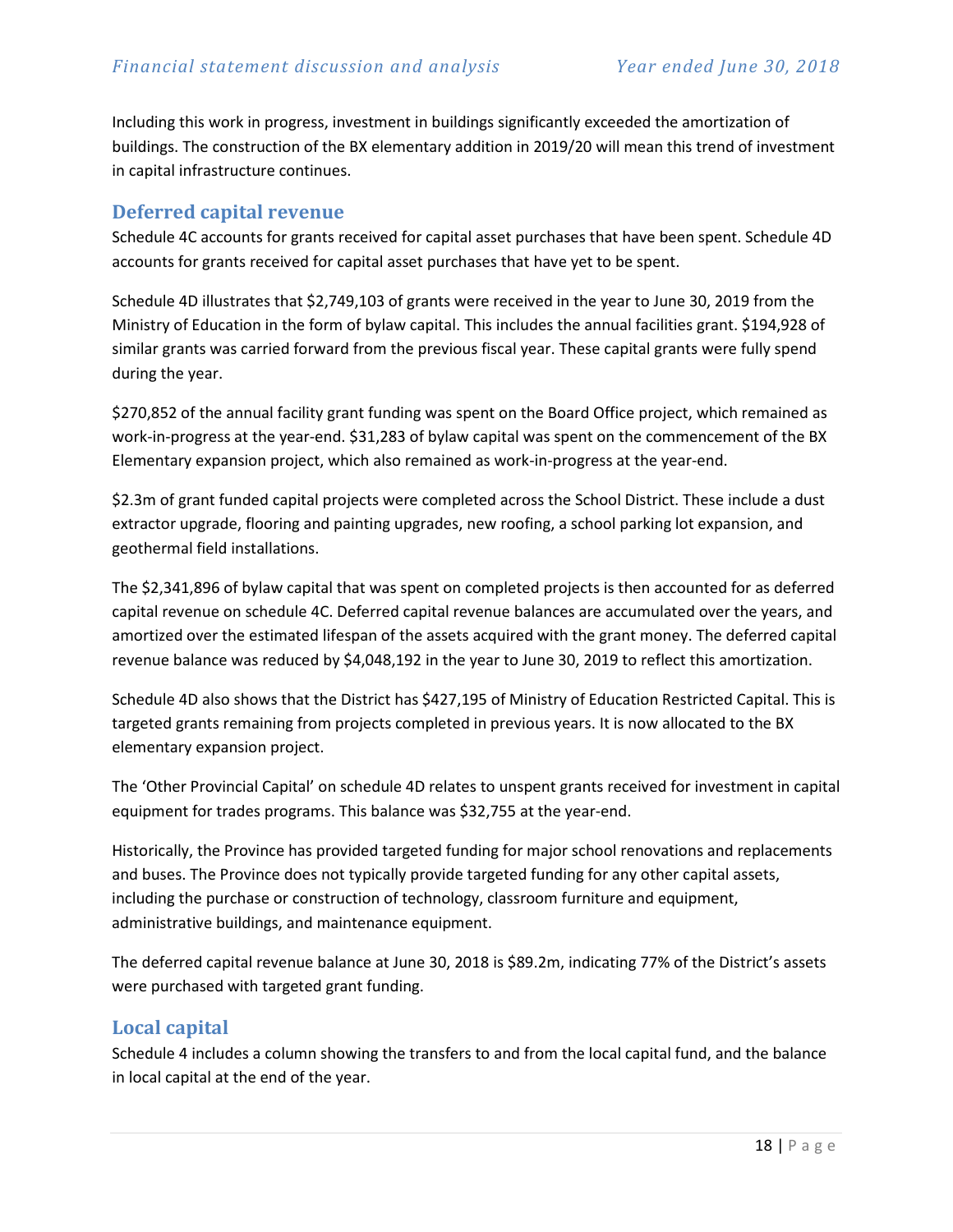As outlined in Board policy 2.22.0, 'Financial Surplus and Inter-Fund Transfer Policy', the Board approves transfers of funds from the operating fund to the capital fund in anticipation of necessary future capital expenditure which will not be funded by additional targeted grants from the Province. In doing so, a balance must be struck between ensuring the District has the necessary assets to effectively function, and using operational funds to directly provide education for students.

During the year to June 30, 2019, the District transferred the following balances from the operating fund to local capital:

| <b>Purpose</b>                 | Amount \$ | Budget \$ | <b>Commentary</b>                                    |
|--------------------------------|-----------|-----------|------------------------------------------------------|
| <b>Technology</b>              | 845,000   | 845,000   | Consistent with budget                               |
| <b>Maintenance vehicles</b>    | 130,000   | 130,000   | Consistent with budget                               |
| Maintenance, custodial         | 58,000    | 58,000    | Consistent with budget                               |
| and transportation             |           |           |                                                      |
| equipment                      |           |           |                                                      |
| <b>School classroom</b>        | 100,000   | 100,000   | Consistent with budget                               |
| improvements                   |           |           |                                                      |
| <b>Board office renovation</b> | 714,013   | 0         | Through approval of the financial statements for the |
| and portable                   |           |           | year ended June 30, 2019, and consistent with the    |
| replacement                    |           |           | board motion from April 26, 2017 that this project   |
|                                |           |           | ' utilizes funding from sale of properties, AFG      |
|                                |           |           | funds, International revenue, and surpluses from     |
|                                |           |           | maintenance and transportation funds'. This          |
|                                |           |           | amount transferred represents the profit from the    |
|                                |           |           | international program. It was not reflected in the   |
|                                |           |           | budget as the amount was not known.                  |
| <b>Photocopiers</b>            | 67,245    | 0         | The lifespan of the School District's fleet of       |
|                                |           |           | photocopiers is expected to be about 5 years. An     |
|                                |           |           | amount is set aside every year, based on the         |
|                                |           |           | number of copies and prints made, to fund the        |
|                                |           |           | future replacement of these photocopiers. As this    |
|                                |           |           | amount varies, and is reflected in school's          |
|                                |           |           | photocopy charge budget, it is not explicitly        |
|                                |           |           | recognised as a transfer to local capital in the     |
|                                |           |           | budget.                                              |
| <b>Total</b>                   | 1,914,258 | 1,133,000 |                                                      |

To facilitate year-to-year capital planning, local capital budgets which are not spent at the year-end are carried forward to the following year. Budgets remaining at June 30, 2019 are as follows: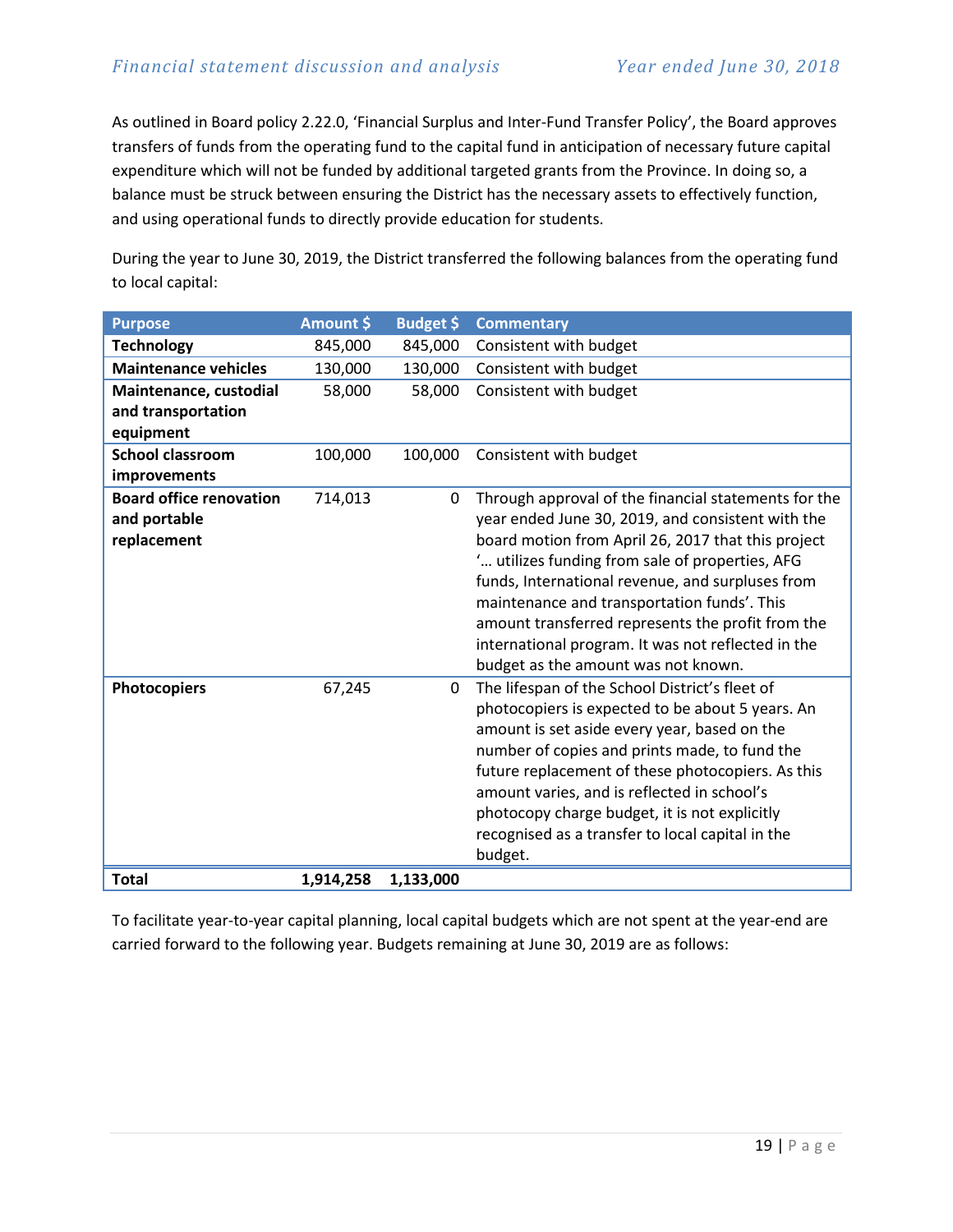#### *Financial statement discussion and analysis Year ended June 30, 2018*

| <b>Allocation</b><br>carried forward \$ | <b>Purpose</b>                                            | <b>Notes</b>                                                                                                                                                                                                     |
|-----------------------------------------|-----------------------------------------------------------|------------------------------------------------------------------------------------------------------------------------------------------------------------------------------------------------------------------|
| 217,853                                 | Technology                                                | A large order received just after the year-end utilising<br>most of this carry-forward amount.                                                                                                                   |
| 18,448                                  | Maintenance vehicles                                      | Majority of budget was spent.                                                                                                                                                                                    |
| 86,894                                  | Maintenance, custodial<br>and transportation<br>equipment | This budget has been set aside by the respective<br>departments in anticipation of future purchases of<br>equipment.                                                                                             |
| 54,192                                  | Photocopier<br>replacement                                | The current fleet of photocopiers was purchased in<br>2017/18 and cost about \$300,000. Funds are set aside<br>each year in anticipation of the need to replace these<br>assets at the end of their useful life. |
| 117,655                                 | School classroom<br>improvements                          | The District has struggled to recruit the electricians<br>necessary to undertake this project in its entirety. This<br>balance is expected to be spent in the 2019/20 year.                                      |
| 400,000                                 | Finance enterprise<br>resource planning<br>software       | The District has selected a vendor for this software and is<br>currently in negotiations with that vendor for its<br>purchase and implementation.                                                                |
| 1,527,883                               | Board office renovation<br>and portable<br>replacement    | \$6,799,253 has been spent to June 30, 2019 from local<br>capital on this project. Another \$270,852 has been spent<br>from the annual facilities grant.                                                         |
| 7,430,645                               | <b>Total</b>                                              |                                                                                                                                                                                                                  |

Total costs for the Board Office project are estimated to be \$9.5m, of which \$7.1m has already been spent, leaving about \$2.4m remaining. The available local capital balance is \$1.5m, a shortfall of \$0.9m. The District expects to have sufficient funds from the 2019/20 annual facilities grant and profit from the international program to meet its commitments for this capital project.

#### **Long Term Facility Plan**

The District's Long Term Facility Plan was finalised on June 17, 2016. It can be found at:

#### <http://www.sd22.bc.ca/District/FacilityPlan/Pages/default.aspx>

This Long Term Facility Plan identified the Board Office as being in worse condition than any other District building, including schools. It identified the need to renovate the Board Office and replace the portables currently being utilised at the Board Office site. The Province does not provide targeted grants for projects of this nature, so these two projects are addressed through local capital funds.

This Long Term Facility Plan also identified the need to expand and / or replace four schools in the District, including the expansion of BX Elementary. These projects are incorporated into the District's capital plan. The combined cost of these projects is approximately \$50 million.

The Province has approved \$11m of funding for the expansion of BX Elementary. This project commenced towards the end of the 2018/19 school year.